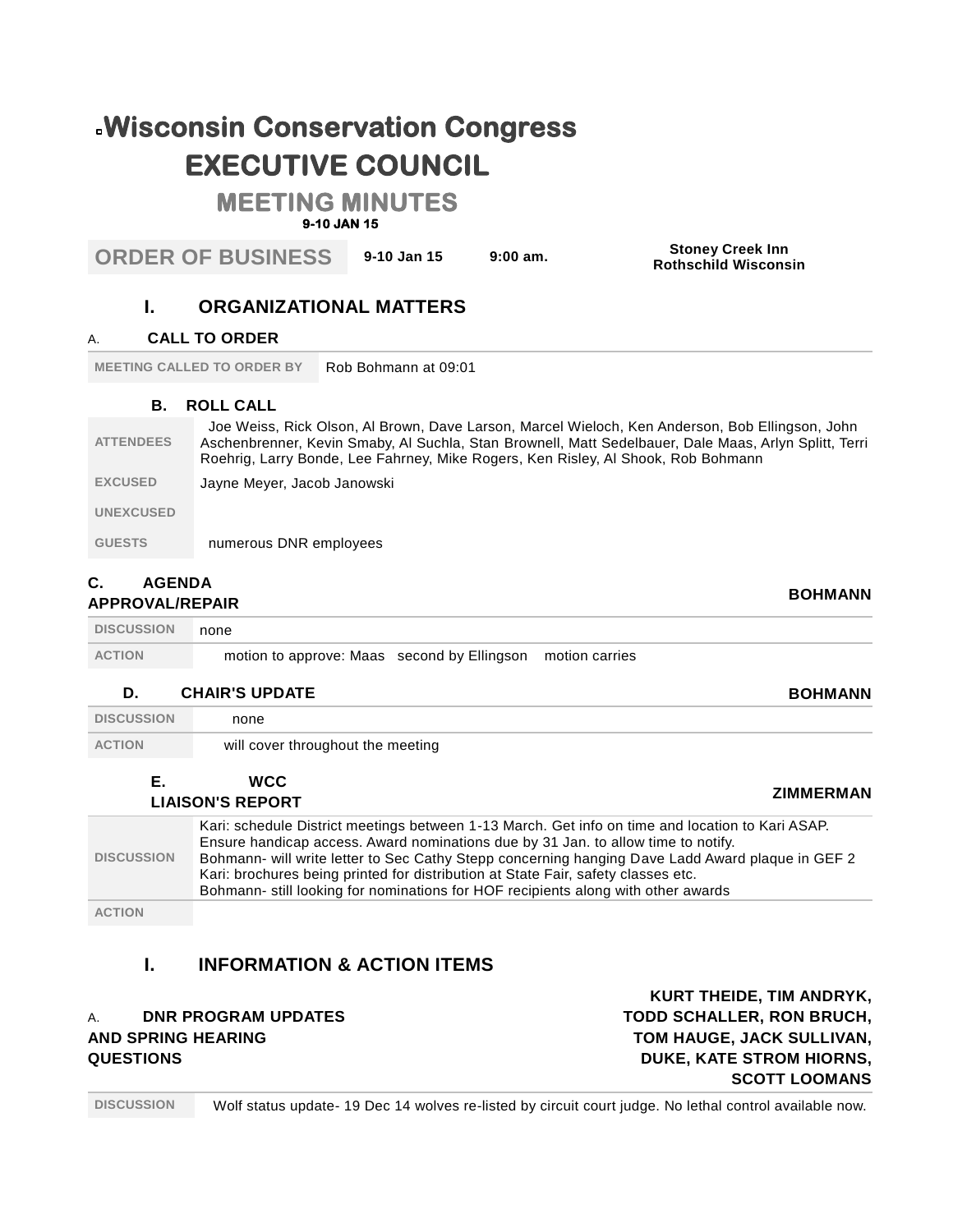Looking at funding and money issues (what to do now, tags, etc.) no where in the decision is the harvest season criticized.

Bohmann- where are we with public hearings (ref: management plan)?

Theide- we are delaying them for now. Looking forward to managing them in future.

Andryk- concern is with 6 other states (not all have recovered wolf populations). Judge says they must be recovered throughout the entire range. USFWS may appeal. Deadline is Feb. 17. 2015. state would support that effort. Other options- congressional intervention. One positive is that we've had 3 years of good management in Wisconsin.

Ellingson- what is legislative intervention?

Andryk- add to appropriations bill a one line statement. similar to what Montana did.

Anderson- can USFWS control wolves?

Andryk- one issue we have is the depredation program. Contacting feds is the answer to control Theide- AFIS will follow up on complaints. Immediate threat to human life, wolves can be removed. Risley- appeal to who?

Andryk- Washington D.C. Court of appeals

Maas- how long will this continue?

Andryk- hard to get species off the list. Wolf legislation has created it's own industry. Big money involved.

Fahrney- we'll have to operate in the political arena. Contact your legislators and local representatives. Recommend reading the book "The Real Wolf". Contain much info on the science, politics, and economics of the wolf issue. Chapter 15 in particular (litigation is a cash cow for "anti" groups) Maas- can we get a list of "bullet points" to educate ourselves on the issue for discussion? Bohmann- Congressman Ribble willing to do whatever it takes. DNR will not seek legislation but groups could. Cattlemen and farmers should take the lead. Hunters will support. (read letter from Jordan Lamb of the Wisconsin Cattleman's Association asking for WCC support). Read Ribble's response ( a bill requesting the Dept of Interior to reissue a final rule regarding gray wolves not being subject to judicial review).

Motion by Maas to support the efforts of the Wis. Cattleman's Association and the farm bureau to appeal the wolf decision. Second by Shook. Motion carries.

L.E.- Schaller- shows mission statement. Focus on education and community involvement. Goal is a healthy and diverse wildlife population along with habitat. Safety billboards effective. Enhance opportunities to recreate safely. Involved with responding to emergencies, natural disasters, terrorism, search and rescue, pursuit of armed robbery suspects. Social and internet investigations up ( 300 plus cases in 2014). growing trend. Promote conservation heritage (National Archery tourney held here). Enforce environmental threats (over 340 pollution investigations). Organize stewardship for the future. (how we hire new people). Transitioned to AR15 rifles from 308's. 11 recruits stationed from 2014 class. 2015 class starts soon. Integrated approach to L.E. with forest rangers etc.- saves money) Honor guard will present colors at the 2015 WCC convention. 198 positions available in state. Currently 21 are vacant. Service calls tracked greater than 95,000 last year. Does not include "TIP" calls. Patrol contacts over 26,000 (example- boat checked with 3 people aboard equals 3 contacts). 5,500 hot line complaints. Things for the future- some "marked" squad cars, text "TIP" system, mapping software, enhance hot-line, staffing evaluation of investigative unit and recreation safety program for adequate staffing, records management system- working with Iowa.

Question- regarding night hunting.

Chandra- still under review

Shook- "ride along" with warden -impressive with mapping system. Unique capability Schaller- ongoing evaluation of technology continues. Goal is to make us more effective. Andryk- as for night hunting issue, the chances of U.S. supreme court to take up the case is small. Up to Judge Crabb to decide to what extent the tribes can hunt at night.

Rogers- have total citations being written decreased?

Schaller- yes. Lots of things go into evaluating the L.E. Program. (staff numbers, changes in laws, education, approach). Goal is compliance. How do we get there? Not just citations.

Splitt- what about baiting and feeding violations. Have they increased?

Schaller- citations similar to last year.

Risley- mobile billboard is impressive.

Schaller- look to expand in other areas of state.

Schaller- if you hear gossip about the L.E. Program, call me to get the facts.

Fisheries- Bruch- walleye initiative in progress. Extended growth fish 20 times better survival rate. Stocked 400,000 in 2013. 720,000 in 2014 (500,000 by state- 200,000 by private and tribal hatcheries). Greater than 800,000 planned for this year (2015). goal is to rehab traditional populations. beef up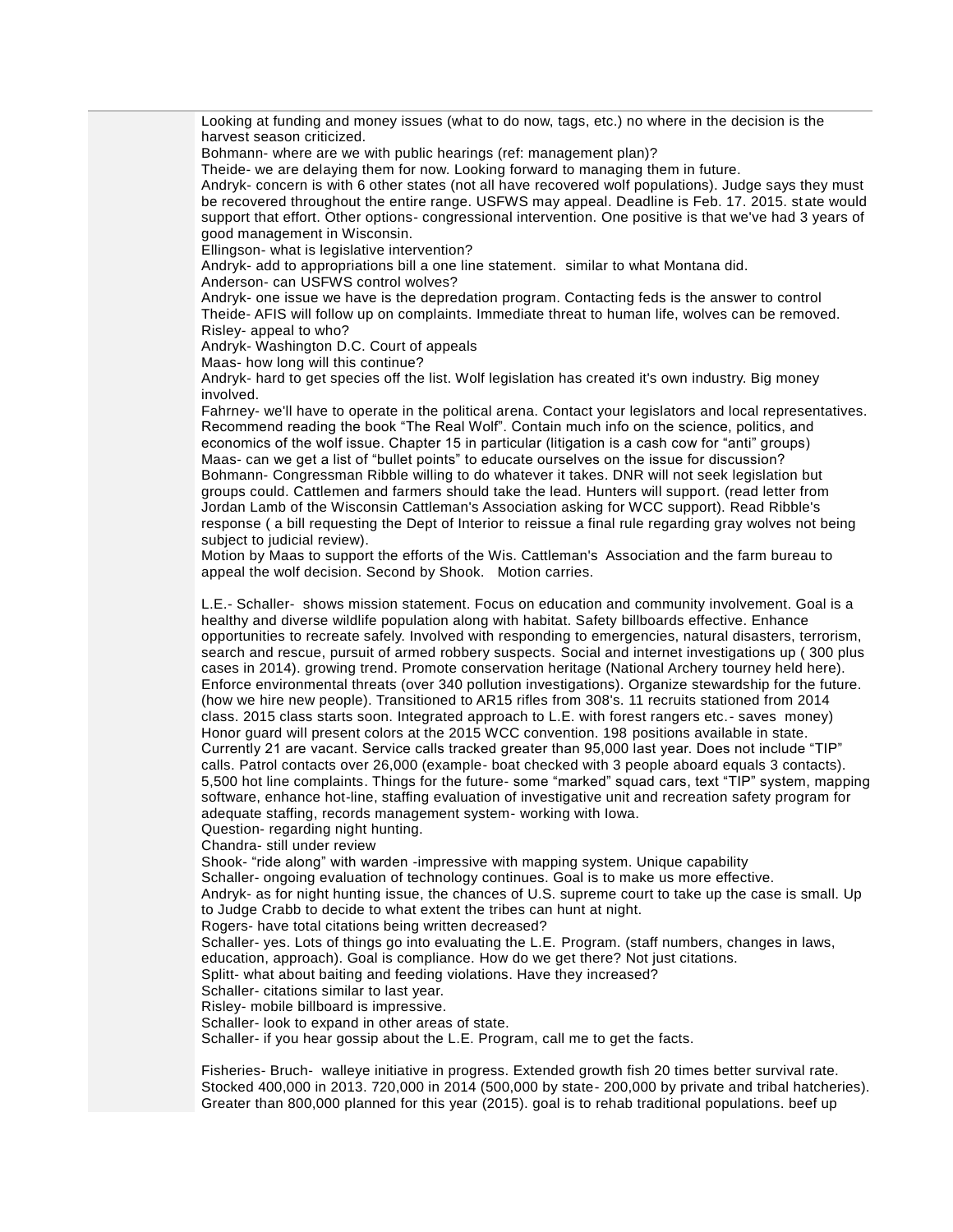stocked lakes. VHS in coho's found in Lake Michigan (infected eggs eliminated in hatcheries, still have enough for 2016 quotas. Perch project in Milwaukee estuary. Being re-established in Lake Michigan. Working with UW- Milwaukee. Habitat evaluation. Stocking of near shore strain. Working to finish fish management plan for Lake Michigan. Stream bank easement program as a result of stewardship (Shawano, Oconto County, Madison area etc.)- goal is 100 miles of easements established. Sturgeon plan is on going. Updating walleye plan. Trout plan in progress. Lake Superior plan working with tribes. Hatchery upgrades include Kettle Moraine Springs-28 million dollars enable meeting steel head quotas in future. Fisheries Outreach Committee (Fisheries Advisory Council) ongoing- working with WCC in each county. Promote customer service. Pay attention to the business side. Ramp up angler retention efforts. Target 18-30 years old. How do we do that? Fisheries Strategic Plan- what are core areas? Monitoring, planning administration (money), stocking program, habitat management and protection (emphasis on warm water), customer service, angler recruitment and retention, staff, research, fishing access (shoreline access etc.). push to keep positions filled. Ideas to save money- do fewer surveys, evaluate equipment use, do more social media.

Bruch assistant- Strategic Plan discussion. 14 Jan. draft of plan due. 23 Jan. FM review of plan. Input for the plan has occurred.

Weiss- what surveys do you plan to eliminate?

Bruch- more than eliminate we would delay some surveys. Prioritize waters.

Anderson- question regarding lock and dam system.

Bruch assistant- answer not understood.

Anderson- expansion of sturgeon range?

Bruch- ongoing. Part of updated sturgeon plan

Olson- what happens when walleye initiative money goes away?

Bruch- no plan. Program very successful. Set up for two years. Money goes to buy feed for young walleyes.

Olson- what about Warm Water habitat?

Bruch- money needed. Educational component can be done. Lake associations can be approached. Infrastructures in place if we get money.

Maas- regarding Outreach Committee question concerning Winnebago system and signaling device issues, why didn't we hear about it reference the feds rules vs. State law?

Bruch- we'll discuss that later

Aschenbrenner- What's up with the trolling issue? Suggestions?

Bruch- may have to research more info. Gunderson will address later.

Bruch- have to make spring hearings more effective. Lots of questions for this year. Look into finding ways to spread this out- possible earlier spring hearing dates, different format etc. Kate (KSH) will discuss later.

Bohmann- introduces Jane Wiley. Thanks her for her work and involvement with the WCC and the Natural Resources Board. Introduces other DNR staff in attendance.

Wildlife- Hauge- presents slide show highlighting program initiatives. Wetland habitat (dollars hard to secure), migratory game birds (3 year evaluation of early teal season, shrunk size of Horicon Zone, implemented call in registration, FFLIGHT mapping "app"- include ruffed grouse, woodcock and pheasant info), Upland Wildlife- revised turkey management program, initiated greater prairie chicken management plan, new hire biologist will handle NW Sands issues, proposal to expand access program- currently 40,000 acres due to expire in 2017. State game farm- construct new hatchery to begin in May 2015 at Poynette. Bird City Wisconsin initiative- effort to create awareness of bird habitat in cities etc. 82 cities have joined so far. Connect urban people to needs of wildlife. Want to be seen as good stewards. Update Wisconsin Breeding Bird Atlas. How abundant are the different species? Furbearer program- draft of beaver mgmt. plan in progress (August 2015). expand bobcat harvest statewide (new zone in south part of state), BMP's for trapping. Trapper education- 2,200 graduates, 5 wolf trapper workshops, 4 fur schools, trapping camp. Beaver helicopter survey every 3<sup>rd</sup> year. Winter track training etc. Elk reintroduction in progress. We're now in Kentucky. First shipment due in spring. Black River Falls area. Quarantine and health test protocol extensive. Arrive in March. Release planned for May/June. 2014 deer season numbers down. Big thanks to CDAC's. 31 Jan training session for chairs and alt. Chairs. Quotas to be set in March/April meetings. E-registrations implemented this past fall. 9,000 deer registered. DTR meetings to be held this month. 400,000 dollars received to update land base satellite maps. DMAP enrollment on going. Positive relationships being developed. Open enrollment up to 1 March this year. CWD testing on going. No new positives in Washburn County. Keep wildlife wild campaign. Horicon Marsh education visitor center Explorium grand opening on 22 August 2015. wildlife damage program- 743 deer enrollments, 108 turkey enrollments, 125 goose enrollments, 271 bear enrollments. Wolf depredation program conflicts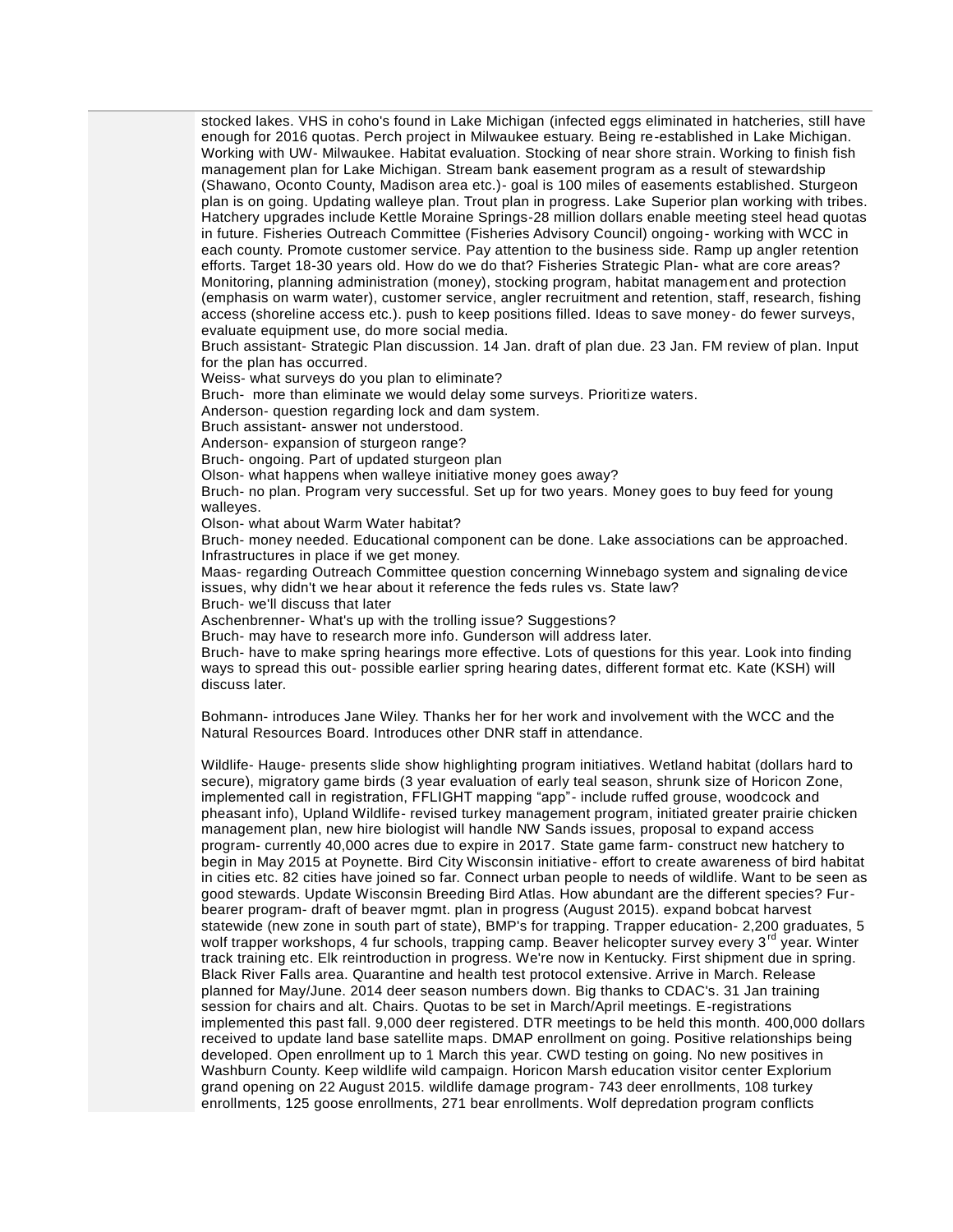investigated, wildlife mgmt plan completed- White river property group, Green Bay planning group. Wildlife master plans initiated- Sugar river, lower Wisconsin state river-way, Horicon Marsh/Shaw Marsh. Yellowstone wildlife area shooting range. Paradise Valley WA restoration. Northeast district cormorant mgmt. Plan. Cat island wave barrier, Sensiba Marsh dike renovation. Wildlife biologist and technician training (class of 18 biologists completed. Class of 11 in progress). Comments;

Brownell- CDAC, counties may want to re-think decisions based on wolf issue Maas- Dodge county has a lot of federal waterfowl property. Issue is habitat protection Hauge- will bring up with federal wildlife people at next meeting

Maas- treaty question regarding elk reintroduction

Hauge- harvest goal- tribes entitled to 50%. no ceremonial harvest determined yet for elk.

Splitt- those of us selected for e-registration (are we able to critique?)

Hauge- sub-sampled 14,000 people and sent out a form to do that

Weiss- how long have beaver surveys being done by helo. Is it more effective than fixed wing? Cheaper?

Hauge- 15 years. Main problem is speed in fixed wing. Looking at super resolution photos in future for surveys.

Olson- elk question. Flambeau river habitat not good quality?

Hauge- there are pockets that are good.

Anderson- turkey permits. Unhappy with cutting permits. Also, why was Black River area chosen for elk re-intro when it is closer to CWD areas than NE Wisconsin?

Hauge- Jackson county campaigned for elk long before CWD discovered. Studies were done. Homework completed. Went through process of identifying potential for elk.

Roehrig- CDAC Calumet county -intolerable level of deer damage based on farmer's claim. Hauge- legislative action directed DNR to define tolerable damage. 4 metrics developed. Revolves around how do counties compare regarding claims? If you meet standards for 2 out of 3 years, you meet criteria for damage. Affects population goals for deer.

Risley- CDAC. Any guidance for polling constituents that council members represent? Hauge- that's an area for growth as we go forward.

Science services- Sullivan- been around since 1996. provide science and evaluate science. Science that informs decision making. Social science research projects. Fisheries mgmt. Program- develop support tools, regulation evaluation, where to focus resources ex: (walleye vs. Bass issue), prioritize stocking, study exploitation rates, statewide angler creel survey. Wildlife mgmt. Programs- mortality studies( fawn study etc.) , elk research and monitoring- GPS collars on all new introductions. Use of trail cameras as a tool. Furbearer mgmt. Program- snowshoe hare shift in range, wolf monitoring, bobcat population estimates. Snapshot Wisconsin- goal-use of 3000 trail cameras across state to monitor wildlife (500 in 2015).

questions:

Rogers- where does money come from? Sullivan- mostly federal (Pittman-Robertson) Fahrney- in recent mailings to us, WCC not mentioned as a collaborator. Sullivan- our scientists are now on some of your committees. Bonde- citizen participation in studies? Sullivan- probably not enough. Program mgmt. Staff is present. Ellingson- pine martin population? How are they doing? Sullivan- no info back on that yet.

Lunch break at 11:55 am. Reconvene at 12:45

Forestry- Duke- presented handout to discuss (facts and figures) highlights- 35 million acres of land in Wis. 16 million forested. Land open to public- 6.8 million acres. Focus on flexibility and cooperative effort with other agencies concerning mgmt. On-line apps available to locate enrolled MFL/FCL lands open to public. 4 liaison's on WCC committees (Deer/elk, land use, environment,turkey and upland game). Forestry rep on each county CDAC and county DMAP.

One seedling production facility in Boscobel in future. Sale of seedlings down. Emerald ash bore found in Superior and Rhinelander. Mission statement states that we manage for present and future generations.

Weiss- what does forestry do regarding public education and out reach? Question whether public is really aware of what damage looks like in the forest when deer herds are too high. Duke- we try to include education and outreach in all our programs.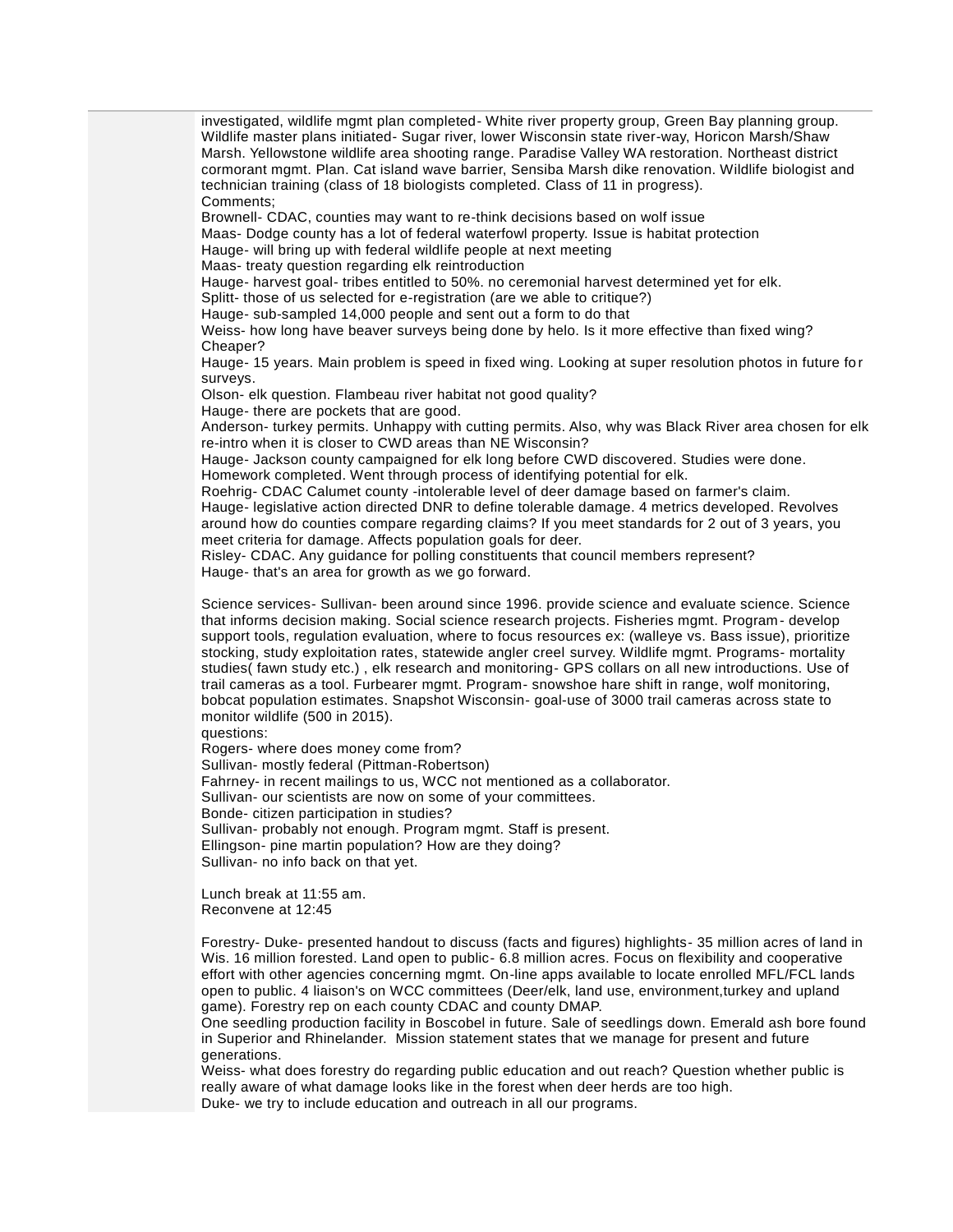Maas- question about competition between private sector nursery's vs. State. Duke- cost of bare root vs. Containerized seedlings Splitt- if there is no regeneration on MFL land due to deer damage, can those lands be removed from program? Duke- MFL land must produce if enrolled in program Splitt- question concerning fenced in areas. Duke- quite costly and not practical Anderson- why minimum order for seedlings 300? Duke- cost for fewer seedlings is prohibitive. Fahrney- question of money being diverted from forestry to help pay debt service on Knowles/Nelson stewardship fund. Duke- several audits conducted. Money doesn't have to be specific to forestry. Goes to any program beneficial to forestry. Fahrney- lots of money is going to service debt on stewardship fund. Ellingson- backlog of MFL contracts, now DMAP, what is role of forestry Duke- forestry providing mgmt. advice. DMAP is a new program, not totally figured out yet. Fisheries- Kate Strom Hiorns- review of handout discussing fisheries proposals comment cards.(Proposed tout seasons and regulations, proposed statewide pan fish regulation packages, proposed changes to refuges in Adams county). Lots of questions for this years hearings. Several individual lake proposals . Panfish regs- look at for 10 years. Bruch- request feedback on what we can do during hearings to make them better. Review of handout containing fisheries spring hearing questions: 59 total questions. Review on -line if interested. KSH and Bruch- options for separate hearings on trout, pan fish. Do in conjunction with WCC. Andryk- separate hearings have been done in the past. Option to consider to allow to spend more time on questions. Bonde- concern in the past that questions don't get fleshed out properly in current format. Rogers- agrees with Bonde and separate hearing idea. Bohmann- possible to break questions out for individual counties to consider and the rest of state to comment? Andryk- issue is people that don't get to vote when they don't live in county. Olson- already accomplished in Sawyer county. How do we get local input and control (CDAC format for fisheries?) Bruch- there's a way to do this. We have limited time this year though. Maas- conduct random surveys of public to find out what they want. On-line comments. Shook- separate handout for local votes. Ask for local input along with statewide vote. Bruch- we look closely at local vote when deciding action on a particular question. Anderson- rules don't need simplification necessarily on trout waters. Bonde- think out of the box. Let's look at it in the morning after some discussion tonight following meeting today. Olson- gather public support important. Maas- concern for on-line polling and are we going to open spring hearings to on-line polling? Bohmann- no. allow citizens not present at meeting to comment, not vote on local issue. Bruch- will discuss during breaks. Wildlife- Loomans- review handout containing wildlife spring hearing questions. 8 total statewide questions, 1 question of local interest (Outagamie county). Review on-line if interested. Comments: Shook- zone split for duck season comments. Loomans- nuisance bear permits another issue. **ACTION** N/A

**PERSON(S) RESPONSIBLE DEADLINE**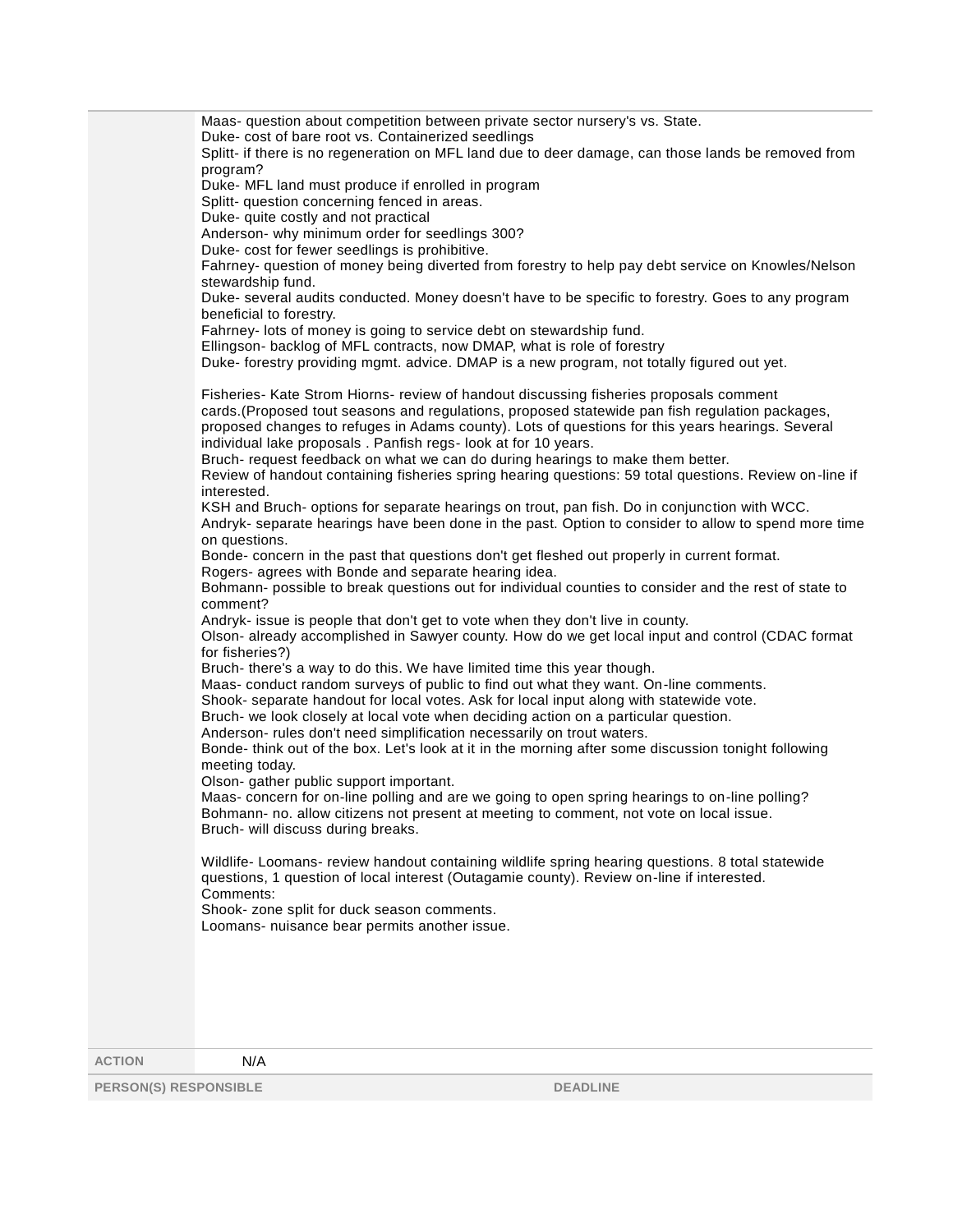#### **B. DNR SECRETARY COMMENTS, TRIBAL UPDATE, STRATEGIC PLAN PROGRESS REPORT, PROPOSED CHANGES TO SPRING HEARING FORMAT**

#### **GUNDERSON, LERSCH, BOHMANN**

|                   | Gunderson-things going well. DTR report and CDAC going well. Public hearings coming up later in<br>month. DMAP well underway. Applications due March 1 <sup>st</sup> . E-registration- 9,000 registered this year. Not<br>many problems. Surveys going out to participants. People will still be able to in person register deer in<br>future. Allows instant data availability. Cross bow season went well. Data still being tallied from deer<br>season. Communications team led by Bill Koch. 30 news releases on deer. Brochures developed.<br>Social media connections. On-line chats popular (9 chats deer specific, more than 1500 people<br>participated, 400 questions answered). Elk re-introduction moving forward. Our people on the ground<br>now in Kentucky. first 15 elk go to Jackson county. 200 elk needed for hunting season. Have approx.<br>160 now. Population goal- clam lake, 1400- Jackson county, 390. Walleye initiative in full swing. More<br>fish in future-800,000 this year the plan. Tribal night hunting- working on appeal to supreme court,<br>issue of safety. Wolf re-listing- discussions going on with great lakes states. USFWS not sure where<br>they are going yet. Talks with federal delegation for change a possibility. Northern Long Eared Bat-<br>possible listing on endangered list. 38 states affected with white nose syndrome. They hang out in<br>trees- possibility of no timber harvest during season. Trying to come up with workable solution for<br>affected states.<br>Questions:<br>Fahrney- Bill Koch does great job. What % of bats in Wis. Are Long Eared?<br>Theide- not very common. Roughly 3% . concerned about all or nothing response.<br>Fahrney- cross bow review?<br>Hauge/Gundy- Loomans working on it. By end if Jan. harvest data will be in. will break out cross bow<br>info then.<br>Anderson- question regarding parcel selling by Dept.<br>Gundy- we are selling parcels that are not within any wildlife area boundaries<br>Theide- parcels thoroughly researched. Made available to adjoining landowners first. Next review for<br>additional parcels due this spring.<br>Weiss- will people still be able to register deer in person even after e-registration is fully implemented? |
|-------------------|----------------------------------------------------------------------------------------------------------------------------------------------------------------------------------------------------------------------------------------------------------------------------------------------------------------------------------------------------------------------------------------------------------------------------------------------------------------------------------------------------------------------------------------------------------------------------------------------------------------------------------------------------------------------------------------------------------------------------------------------------------------------------------------------------------------------------------------------------------------------------------------------------------------------------------------------------------------------------------------------------------------------------------------------------------------------------------------------------------------------------------------------------------------------------------------------------------------------------------------------------------------------------------------------------------------------------------------------------------------------------------------------------------------------------------------------------------------------------------------------------------------------------------------------------------------------------------------------------------------------------------------------------------------------------------------------------------------------------------------------------------------------------------------------------------------------------------------------------------------------------------------------------------------------------------------------------------------------------------------------------------------------------------------------------------------------------------------------------------------------------------------------------------------------------------------------------------------------------------------------------------------------------|
| <b>DISCUSSION</b> | Gundy-Yes. merchants will still be open for registration. They will use the e-registration format.<br>Olson- questions regarding trolling issue and baiting issue.                                                                                                                                                                                                                                                                                                                                                                                                                                                                                                                                                                                                                                                                                                                                                                                                                                                                                                                                                                                                                                                                                                                                                                                                                                                                                                                                                                                                                                                                                                                                                                                                                                                                                                                                                                                                                                                                                                                                                                                                                                                                                                         |
|                   | Gundy- baiting is legislative. Likely to not change policy anytime soon. Trolling issue is at the<br>Governor's office. Very vocal opposition to the compromise has the Governor's ear. Still looking at both<br>sides of issue. Olson- question regarding mining issue. Cost for environmental studies coming out of                                                                                                                                                                                                                                                                                                                                                                                                                                                                                                                                                                                                                                                                                                                                                                                                                                                                                                                                                                                                                                                                                                                                                                                                                                                                                                                                                                                                                                                                                                                                                                                                                                                                                                                                                                                                                                                                                                                                                      |
|                   | what budgets?<br>Gundy- total so far - 517,582 dollars. Of that, 304,339 dollars direct billed to company. Leaves roughly<br>213,000 dollars. Of that, 57% out of environ. SEG funds, 24.9% out of GPR, 13.1% indirect costs, 4.6%<br>conservation funds. Goal is to bill as much as possible to company.                                                                                                                                                                                                                                                                                                                                                                                                                                                                                                                                                                                                                                                                                                                                                                                                                                                                                                                                                                                                                                                                                                                                                                                                                                                                                                                                                                                                                                                                                                                                                                                                                                                                                                                                                                                                                                                                                                                                                                  |
|                   | Shook- positive disabled license story involving park and warden personnel. North Lake launch<br>problem in Waukesha county (people in county disgusted with DNR handling of situation). McMiller<br>shooting range vendor change and associated problems.                                                                                                                                                                                                                                                                                                                                                                                                                                                                                                                                                                                                                                                                                                                                                                                                                                                                                                                                                                                                                                                                                                                                                                                                                                                                                                                                                                                                                                                                                                                                                                                                                                                                                                                                                                                                                                                                                                                                                                                                                 |
|                   | Gundy- dept. will have meeting with the new vendor to discuss problems regarding McMiller range.<br>Issues involve equipment and furnishings taken etc. We plan to move forward on this. As for North<br>lake, access is the issue. Right now we are going through the process. Time will tell. We will play it out.<br>Continued rips to court is not good for state. Hopefully we can find a solution.<br>Bohmann- break at 3:15.                                                                                                                                                                                                                                                                                                                                                                                                                                                                                                                                                                                                                                                                                                                                                                                                                                                                                                                                                                                                                                                                                                                                                                                                                                                                                                                                                                                                                                                                                                                                                                                                                                                                                                                                                                                                                                        |
|                   | Reconvene at 3:25.<br>Suchla- as for elk release, will it be publicized?                                                                                                                                                                                                                                                                                                                                                                                                                                                                                                                                                                                                                                                                                                                                                                                                                                                                                                                                                                                                                                                                                                                                                                                                                                                                                                                                                                                                                                                                                                                                                                                                                                                                                                                                                                                                                                                                                                                                                                                                                                                                                                                                                                                                   |
|                   | Gundy- May/Jun scheduled release time frame. Site not identified to press for obvious reasons.<br>Theide- quarantine must happen first.<br>Hauge- logistics being worked on now on release in Jackson county. Will be plenty of opportunity for                                                                                                                                                                                                                                                                                                                                                                                                                                                                                                                                                                                                                                                                                                                                                                                                                                                                                                                                                                                                                                                                                                                                                                                                                                                                                                                                                                                                                                                                                                                                                                                                                                                                                                                                                                                                                                                                                                                                                                                                                            |
|                   | press coverage.                                                                                                                                                                                                                                                                                                                                                                                                                                                                                                                                                                                                                                                                                                                                                                                                                                                                                                                                                                                                                                                                                                                                                                                                                                                                                                                                                                                                                                                                                                                                                                                                                                                                                                                                                                                                                                                                                                                                                                                                                                                                                                                                                                                                                                                            |
|                   | Tribal update- NO SHOW                                                                                                                                                                                                                                                                                                                                                                                                                                                                                                                                                                                                                                                                                                                                                                                                                                                                                                                                                                                                                                                                                                                                                                                                                                                                                                                                                                                                                                                                                                                                                                                                                                                                                                                                                                                                                                                                                                                                                                                                                                                                                                                                                                                                                                                     |

Strategic Plan progress report- Lersch- review of handout from UW extension regarding WCC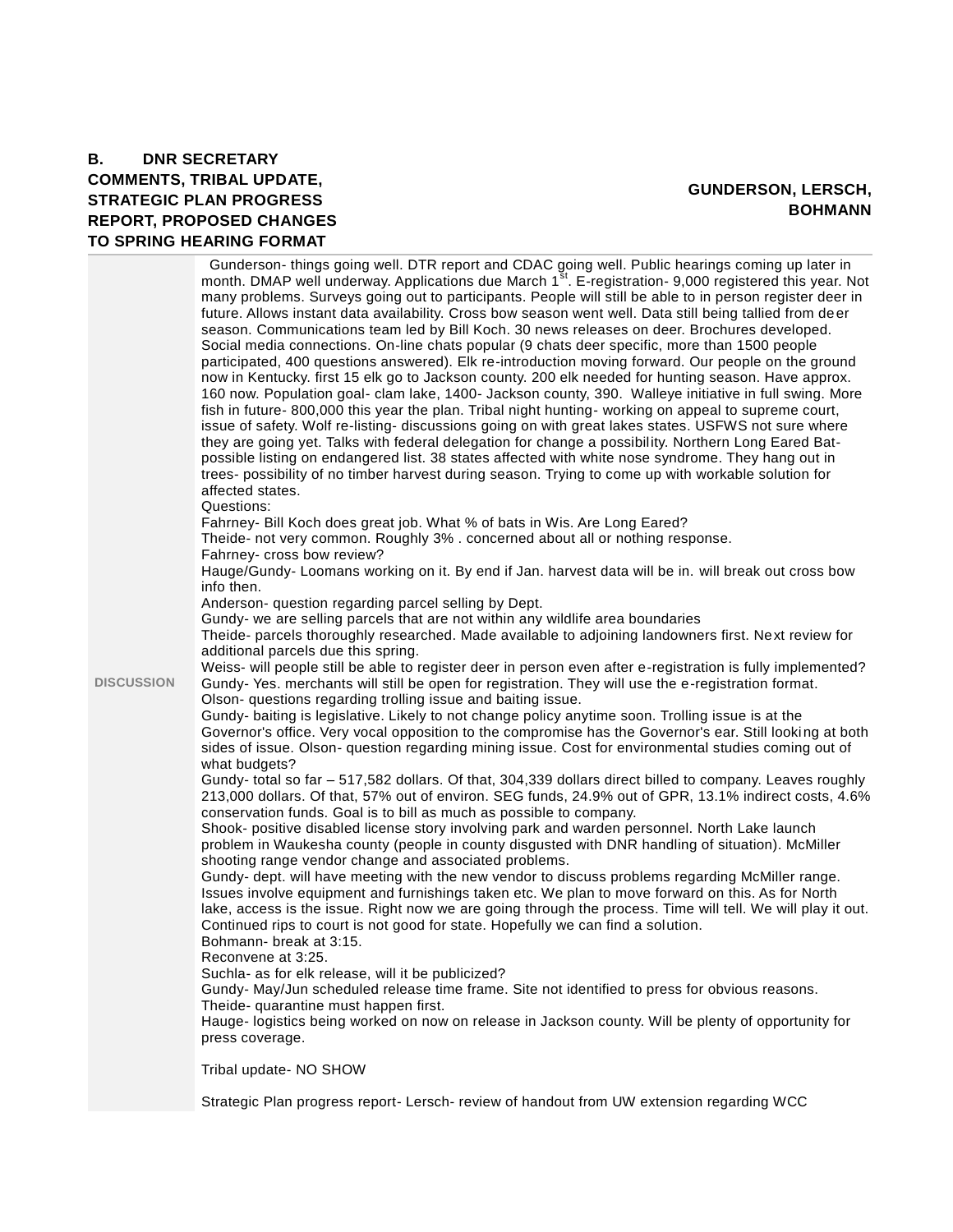Evaluation Education and Planning. very early in process. Have been good things accomplished. Also some things that need further work. How do we plan to evaluate successes? Two recent meetings so far to review what has been/not been done so far. Second meeting to develop evaluation plans. Goal to improve what WCC does.

Findings: goal #1- improve WCC structure – very good (committee selection process, COP changes, CDAC's)

 goal #2- awareness of what WCC does- poor (tracking rule changes and resolutions etc. necessary to tell the story of the WCC)

goal #3 – expand what WCC does – fair (CDAC's, YCC)

goal #4 – make spring hearings more effective- fair

negative unintended consequences- resistance to change in general (district and committee level) positive consequences- more involvement, some good ideas, new committee selection rules, more transparency

review of mission statement- is implementing the plan helping to further our mission? Need to constantly review that.

Create endless possibilities. Greater discussion is a result.

Encourage WCC executive council to create a permanent standing committee to periodically review the strategic plan and how we are doing to implement changes. Strategies come from delegation and also executive council . Make reports to exec committee on how we are doing. Tie the plan and implementation to positive change

moving forward: develop standing committee, track and communicate resolution process, annual delegate survey (same each year to track expected results of strategic plan), ongoing items on council and committee agendas.

Committee said exec council may not be meeting enough to review standing committee results. Review of delegate survey on screen.

Maas- thanks to Art for his work so far. what are results of adding two positions to executive committee. Point person on public relations not happening now. Tracking of resolutions not happening now. Asks to share his passion to move council forward.

Maas- make a motion to develop standing committee to review strategic plan implementation.

Bonde- seconds. Discussion: none. Motion carries.

Maas- how do we move forward with accomplishing P.R. And tracking?

Bonde- job descriptions are in COP's.

Lersch- job descriptions are addressed in strategic plan.

Olson- ownership and responsibility. Would like to see these two members (P.R. And Historian) be a part of standing committee

Bohmann- no problem with that

Maas- a lot of things going on. Think about having another meeting every other month of executive council. Don't have to be marathons. Get on top of our game a little more. Maybe we can be advisers on a timely basis. Things happen rapidly in this state. Phone calls a possibility to be more effective. Fahrney- first one elected to P.R. Position. Had vision for what needs to be done. That never happened. Example (de-listing of wolves – opportunity to go on record to express our leadership. Get

info out to the public. Frustrating to be on executive committee and not be allowed to get things done. P.R. Is not rocket science. Its a matter of taking advantage of opportunities. Press releases etc. Anderson- free ice fishing weekend as well as other issues started with the WCC.

Maas- committee assignments working. Have chairs review members of committee's. Have committee's review chairs. Is there a procedure for this? Kari: Forms to do that are available now on website under delegate resources.

Bohmann- open to having extra meetings. Suggestions? Spread out between May and Jan meetings. How about the end of Sept? First part of October?

Smaby- early august is good. (much discussion by exec council members with no resolution Bonde- discuss in hospitality room tonight. Take up tomorrow under COP changes

Maas- need to put together questionnaire to evaluate strategic plan.

Bohmann- need a motion to approve Art's report before us.

Maas- I'll make the motion. Second by Anderson. Discussion- none. Motion carries

Bruch- explanation of what we'll do during spring hearings this year. (proposal). People will vote on concepts. Separate hearings scheduled later.

Olson- will concepts have the "weight" of change?

Bruch- will look at local issues. 59 questions on spring hearings. Many very simple (up or down vote). Andryk- local questions will be grouped by county. Option to skip counties questions that don't apply.

Proposed changes to spring hearing format – Bohmann – move to tomorrow's discussion.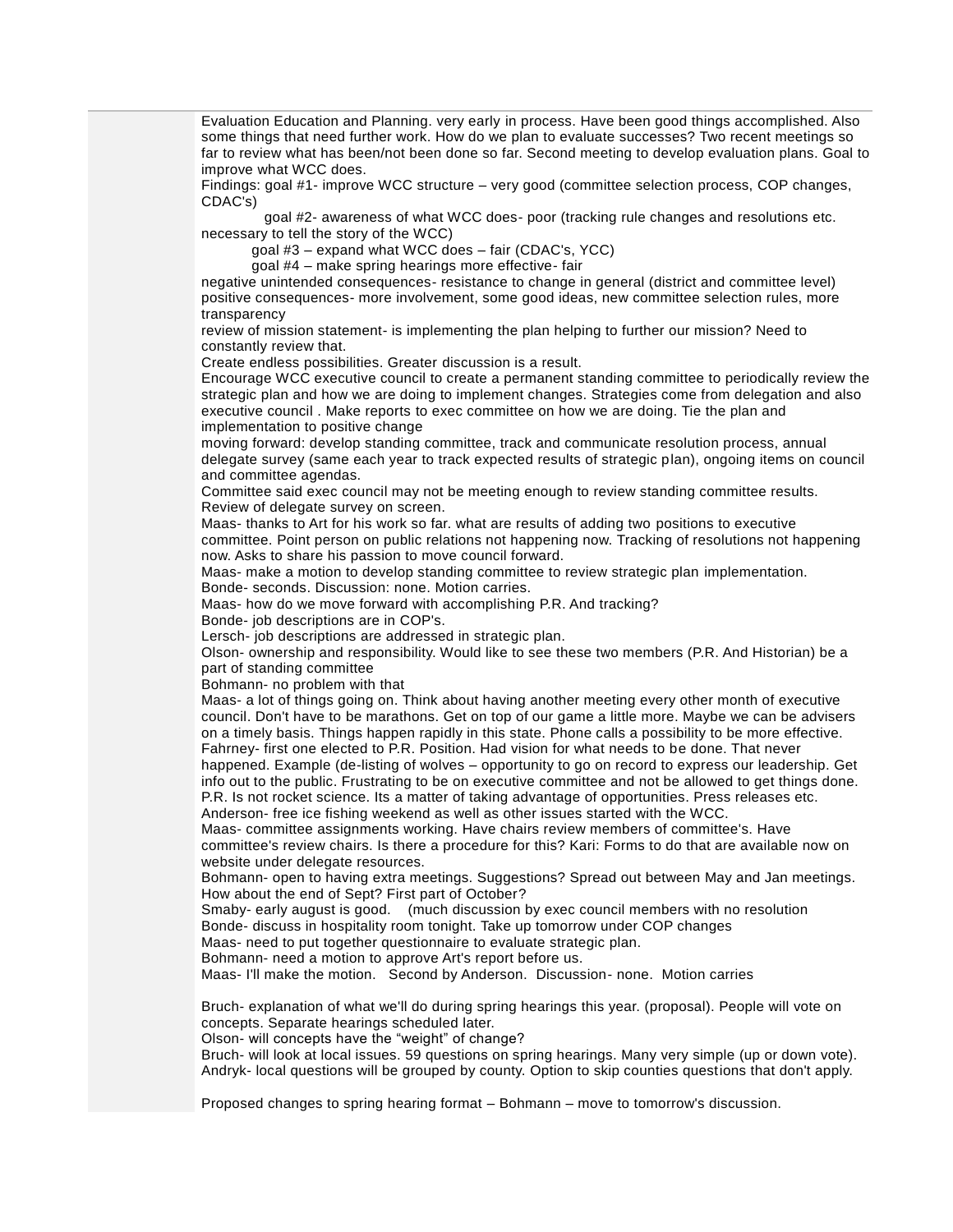| <b>ACTION</b>                                                                               | N/A                                                                                                                                                                                                                                                                                                                                                                                                                                                                                                                                                                                                                                                                                                                                                                                                                                                                                |                                                                                                                                                                                                                                                                                                                                                                                                                                                                                                                                                                                                                                                                                                                                                                                                                                                                                                                                                                                                                                                                                                                                                                                                                                                                                                                                                                                                                                                                                                                                                                                                                                                                                                                                                                                                                                                                                                                                                                                                                                                              |
|---------------------------------------------------------------------------------------------|------------------------------------------------------------------------------------------------------------------------------------------------------------------------------------------------------------------------------------------------------------------------------------------------------------------------------------------------------------------------------------------------------------------------------------------------------------------------------------------------------------------------------------------------------------------------------------------------------------------------------------------------------------------------------------------------------------------------------------------------------------------------------------------------------------------------------------------------------------------------------------|--------------------------------------------------------------------------------------------------------------------------------------------------------------------------------------------------------------------------------------------------------------------------------------------------------------------------------------------------------------------------------------------------------------------------------------------------------------------------------------------------------------------------------------------------------------------------------------------------------------------------------------------------------------------------------------------------------------------------------------------------------------------------------------------------------------------------------------------------------------------------------------------------------------------------------------------------------------------------------------------------------------------------------------------------------------------------------------------------------------------------------------------------------------------------------------------------------------------------------------------------------------------------------------------------------------------------------------------------------------------------------------------------------------------------------------------------------------------------------------------------------------------------------------------------------------------------------------------------------------------------------------------------------------------------------------------------------------------------------------------------------------------------------------------------------------------------------------------------------------------------------------------------------------------------------------------------------------------------------------------------------------------------------------------------------------|
|                                                                                             | PERSON(S) RESPONSIBLE N/A                                                                                                                                                                                                                                                                                                                                                                                                                                                                                                                                                                                                                                                                                                                                                                                                                                                          | DEADLINE N/A                                                                                                                                                                                                                                                                                                                                                                                                                                                                                                                                                                                                                                                                                                                                                                                                                                                                                                                                                                                                                                                                                                                                                                                                                                                                                                                                                                                                                                                                                                                                                                                                                                                                                                                                                                                                                                                                                                                                                                                                                                                 |
| C.<br><b>COMMITTEE MISSION</b><br><b>STATEMENTS- REPORTS,</b><br><b>PROPOSED CHANGES TO</b> | <b>WCC PROPOSED</b><br><b>ADVISORY QUESTIONS, YCC</b><br><b>UPDATE, COP CHANGES, STUDY</b><br><b>SPRING HEARING FORMAT</b>                                                                                                                                                                                                                                                                                                                                                                                                                                                                                                                                                                                                                                                                                                                                                         | <b>BOHMANN, ZIMMERMANN,</b><br><b>BONDE</b>                                                                                                                                                                                                                                                                                                                                                                                                                                                                                                                                                                                                                                                                                                                                                                                                                                                                                                                                                                                                                                                                                                                                                                                                                                                                                                                                                                                                                                                                                                                                                                                                                                                                                                                                                                                                                                                                                                                                                                                                                  |
| <b>DISCUSSION</b>                                                                           | by Olson. Second by Larson.<br>only access.<br>Jean- natl. designation is not an interest<br>Fahrney- who will control?<br>Fahrney- what is name of non-profit?<br>Jean- Fox/Wisconsin Heritage Parkway.<br>Fahrney- would like more info on this organization<br>Maas- reviews mission statement of the non-profit<br>Brownell- is federal govt going to have any control?<br>Shook- no need to vote on this<br>Olson- other option is to table it to another committee.<br>Motion passes.<br>Edited version read.<br>motion to advance carries.<br>Harvey- point is to do away with hole size restrictions<br>Kari- reads John Olson comments.<br>Harvey- committee was aware of John's comments.<br>Motion to advance carries<br>Motion to advance carries.<br>Motion to advance carries<br>buying it. Bonde- should let the public vote on this.<br>Motion to advance carries. | Bohmann- refer to handout containing 2015 WCC advisory questions.<br>Resolution 570314 - advanced by executive council. Discussed by Jean Bartells. Motion to reconsider<br>discussion: Olson- recommends we look at it. His committee has reviewed (land use). Not after land,<br>Fahrney- opposed to reconsideration. Feels takeover by federal govt. to take over lands.<br>Jean- non-profit group to fund landings, signage and restrooms etc.<br>Bohmann- info is incorrect in the resolution. That's why we are reconsidering.<br>Bonde- options to table, or reject. Motion on floor to reconsider.<br>Shook- motion to reject the resolution. Second by Maas. Motion carries.<br>Question #20. resolution # 690114- motion to advance by Shook. Second by Maas. Discussion:<br>involves what version (edited or non- edited) we are voting on. Ed Harvey ok with edited version.<br>Question #21. resolution #090614- motion to advance by Maas. Second by Rogers. Discussion:<br>Question #22- 230214- motion to advance by Maas. Second by Risley. Discussion: John Olson's<br>comments read. Aschenbrenner- questions unused tags by non-trappers. Bonde- our duty to allow<br>public to weigh in on issue regardless of our personal feelings.<br>Question #23- resolution "trapping turtles"- motion to advance by Shook. Second by Wieloch.<br>Discussion: Harvey- committee carried it in and voted at the meeting.<br>Question #24. resolution #360113. motion to advance by Anderson. Second by Splitt. Discusion:<br>Harvey- brought up last year and rejected. Committee wanted it brought back. Treat same as bear,<br>bobcat hunters etc. Aschenbrenner- keep taking things off the patron's license you may discourage<br>Question #57 and #58. resolution #540114. motion to advance by Shook. Second by Wieloch.<br>Discussion: first Sat. in November was a suggestion. Riggle- turned in to a "race" to trap. Traps set on<br>walking trails etc. grouse dogs caught in traps. Move season for less conflicts with upland hunters. |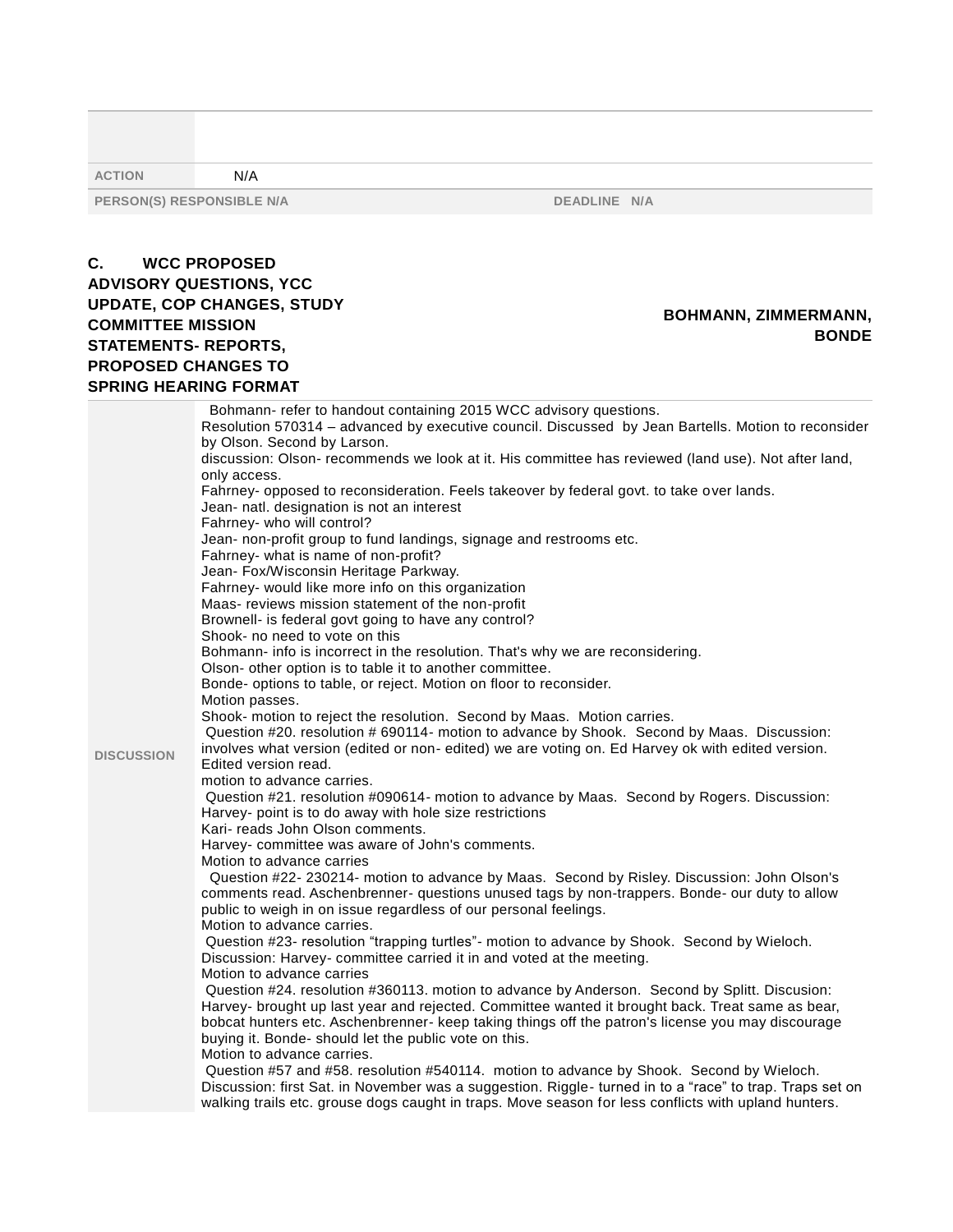Bohmann- change to first Sat. in November. Riggle- ok with it. Motion to advance carries. Question # 59. resolution #370214. motion to postpone by Anderson. NO SECOND. Motion dies for lack of second. Discussion: Andryk- unlimited quota not acceptable with judges. Motion to reject by Shook. Second by Aschenbrenner. Motion carries. Question #60. resolution #370114. Bohmann reads resolution. Riggle asked by Bohmann not to write a question. Riggle- never have stated any other position other than the WCC position of 350 wolves or less. Charge of Departments wolf stakeholder committee was to come up with alternatives to take to public hearing. Fahrney- questions procedural situation Bohmann- told Mike not to write it up as a question because it's like writing a question about yourself. There's a conflict there. Made decision that this council will take this up and write question if we choose to forward it. Bonde- not necessarily a question we take to public. Bohmann- similar to Parkway resolution and how we handled it earlier. Maas- point of order. What do you say to the resolution writer. Bonde- makes motion to reiterate congress position of 350 wolves or less. Second by Anderson Bonde- all we are required to do is take action on this. Not necessarily to advance or reject. Maas- to who are we reiterating? Was this resolution forwarded to the exec council for action? Bohmann- no. it went to the wolf committee. Again, I asked Mike not to write a question as he would be writing one about himself. Bonde- taking action does not mean up or down necessarily. Wieloch- I agree with Larry. We are taking action. I also feel that we are leaving the author up in the air as to his resolution. Motion to reiterate congress position of 350 wolves or less by Bonde and seconded by Anderson carries. Break for supper at 18:00 reconvene at 18:57. AG Damage Ad Hoc

question #1. Motion to advance by Maas. Second by Rogers. Discussion: none. Motion carries question #2. motion to advance by Maas. Second by Larson. Discussion: none. Motion carries question #3. motion to advance by Maas. Second by Rogers. Discussion: adopt after removing all "edits" ("among others, fish,fish"). Motion carries

question #4. resolution #700314. motion to advance by Anderson. Second by Ellingson. Discussion:Rogers-resolution to read- " would you support bear hunting with dogs in the portion of zone C north of highway 21 consistent with bear hunting in zones A,B and D with a 3 year sunset clause?" motion carries.

Question #5. resolution #'s 100114, 270114, 720314. motion to advance by Anderson. Second by Risley. Discussion: clarification by Chandra as to what Dept. can do. Rogers- Sept.1<sup>st</sup> is now summer? Mixed discussion- tribes may want to start earlier. First paragraph is questionable. Other "edits" are read by Bohmann. Motion to advance carries.

#### Deer and Elk

question #6. resolution #030314,100314,520114. motion to reject by Shook. Second by Anderson. Discussion: Bohmann- that's my resolution. Do we want a pilot program? Let's see what happens in individual counties. They have a "combo" license in Michigan now. This is a social issue. Every year we see numerous counties submit this resolution.

Splitt- let counties decide

Bonde- let counties decide. DMAP sold to people to manage their land.

Smaby- might limit license sales for people not in favor of point restrictions.

Fahrney- let CDAC's decide

Shook- rule simplification, doesn't simplify.

Anderson- public not showing up for meetings. Will complicate regulations

Olson- not enough info on point restrictions

roll call vote- Anderson,yes-Wieloch, no- Ellingson,yes- Aschenbrenner,no- Brown,no- Larson,yes-Fahrney,no- Rogers, no- Bonde, no- Olson,yes- Brownell,no- Sedelbauer,no- Roehrig,no- Maas,no-Splitt, no- Risley, no- Shook, yes- Smaby,yes- Suchla, no- Weiss, yes- Bohmann, no. motion to reject fails.

Motion to advance by Bonde. Second by Wieloch. Discussion: Fahrney- friendly amendment by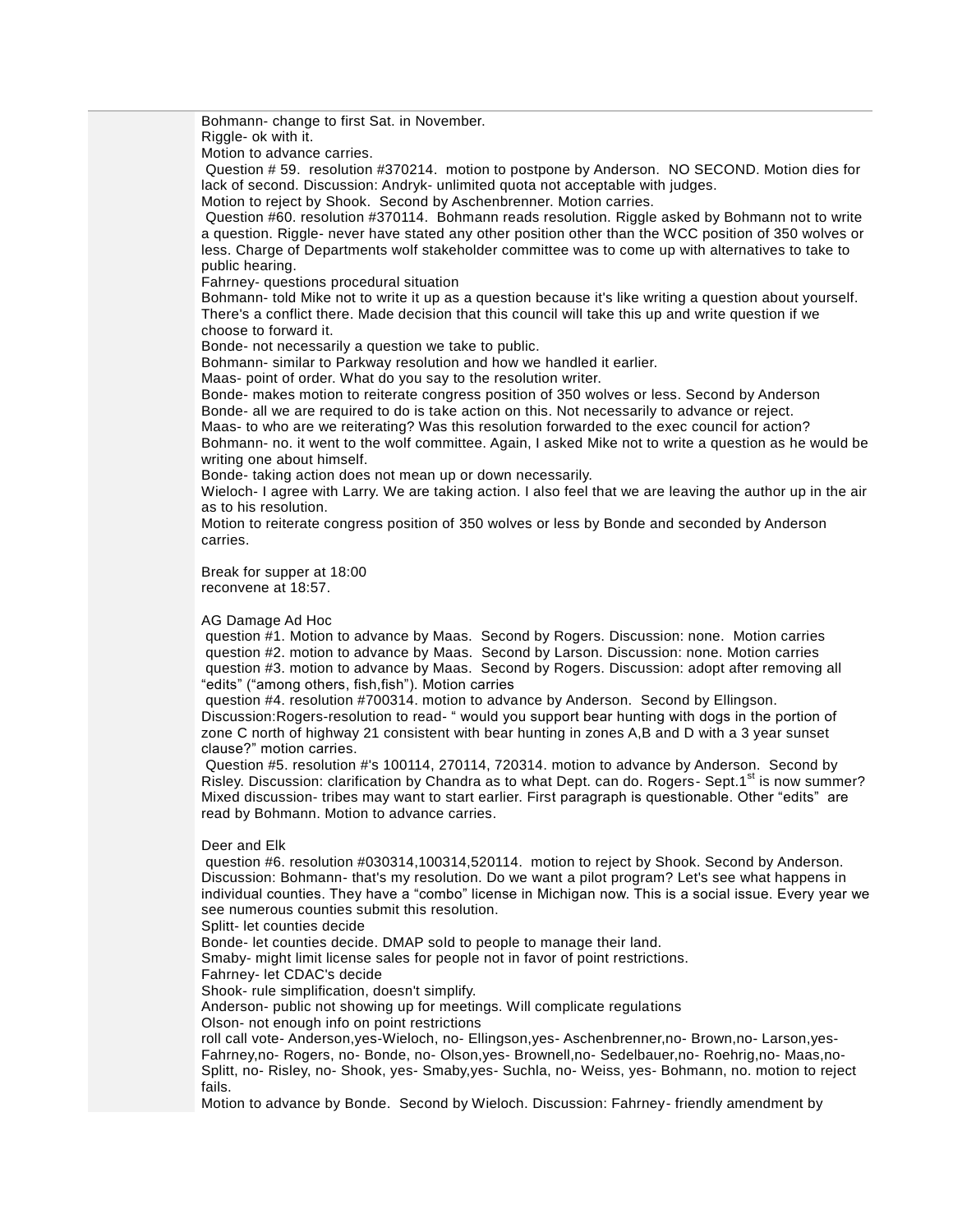Fahrney and seconded by Rogers for question to read "Do you support the Department implementing antler point restrictions upon recommendations of the county CDAC process. Motion carries. Question #7. resolution #720114. motion to advance by Bonde. Second by Fahrney. Discussion: Bonde- make it a county option statewide. Make a motion to have question read " do you support a rule change that would allow CDAC's to recommend hunting white deer in their respective county". Bohmann- on the body of question, remove "wood county" and replace with "the state". Smaby- statewide might fail. Might pass if we leave it addressed to only wood county.

Splitt- statewide significance. Motion to advance carries

question #8. resolution # 480114. motion to advance by Brownell. Second by Smaby. Discussion: Anderson- would like to split into two questions, baiting and feeding.

Motion carries

question #9. resolution # 110114,130814,131114,290314,300214,400214,440114,490414,570514. motion to reject by Bonde. Second by Shook. Discussion: Bonde- current definition is better. Shookdepends on what side of animal you can see. Motion to reject carries.

Question #10. resolution #060114. discussion: Kari- separated body into two parts. Clarifies current laws with what's requested.

Motion made by Brownell to advance first part of question that Rob read ("would you support an effort by the WCC and the WDNR to work together with the legislature to develop a tougher and more concise wanton waste law for Wisconsin?". Second by Shook. Discussion: Rogers when did the law change? Fahrney- word choice not accurate. Maas- are we legislating ethics? Roll call vote:

| Anderson-yes     | Brownell-yes   |
|------------------|----------------|
| Wieloch-yes      | Sedelbauer-yes |
| Ellingson- yes   | Roehrig-yes    |
| Aschenbrenner-no | Maas-no        |
| Brown-yes        | Splitt-yes     |
| Larson-yes       | Risley-no      |
| Fahrney-no       | Shook-yes      |
| Rogers-no        | Smaby-no       |
| Bonde-no         | Suchla-yes     |
| Olson-yes        | Weiss-yes      |
|                  |                |

motion to advance carries 13-7.

question#11. Limited use of earn-a-buck. Motion to reject by Shook. Second by Maas. Discussion: Bohmann- would require legislation. It was on Big Game committee agenda. Motion to reject carries by hand count 10-8.

Question #12. prohibit use of drones. Motion to reject by Wieloch. Second by Bonde. Discussion: Andryk- already illegal. Motion carries

question #13. Opposing open pit Iron mine .multiple resolution numbers. Kari- read "edits". Motion to advance by Olson. Second by Anderson. Discussion:Shook- we should stay out of this. Motion to advance fails.

Maas- doesn't need a motion to reject.

Question #14. multiple resolution numbers about iron mining law. Question fails for lack of motion. Question #15. multiple resolution numbers. Motion to advance by Anderson. Fails for lack of a second.

Discussion: Kari- reads "edits" to clarify. Andryk- the question is wrong.

Bonde- committee must act on this and on previous question #14.

Bohmann- we'll act on #15 first, then go back to #14.

Bonde- motion to reject #15. second by Aschenbrenner. Discussion: none. Motion carries Bohmann- back to #14.

Maas- motion to reject. Second by Aschenbrenner. Motion carries.

Question #16. resolution #010114. motion to reject by Shook. Second by Risley. Discussion: Karimight need to put background of last question in to this.

Bohmann- what's your pleasure?

Motion to reject carries.

Question #17. multiple resolution numbers. Silica dust. Motion to reject by Sedelbauer. Second by Aschenbrenner. Discussion: Aschenbrenner- what does this have to do with fish and game? Bohmann- we are to cover all issues under DNR authority. Motion to reject carries.

Question #18. multiple resolution numbers. Silica mining. Motion to advance with changes by Maas. Second by Anderson. Discussion: Andryk- going to NRB with package on impacts of sand mining. Maas- frac sand mines willing to accept fines vs Compliance. We need some environmental questions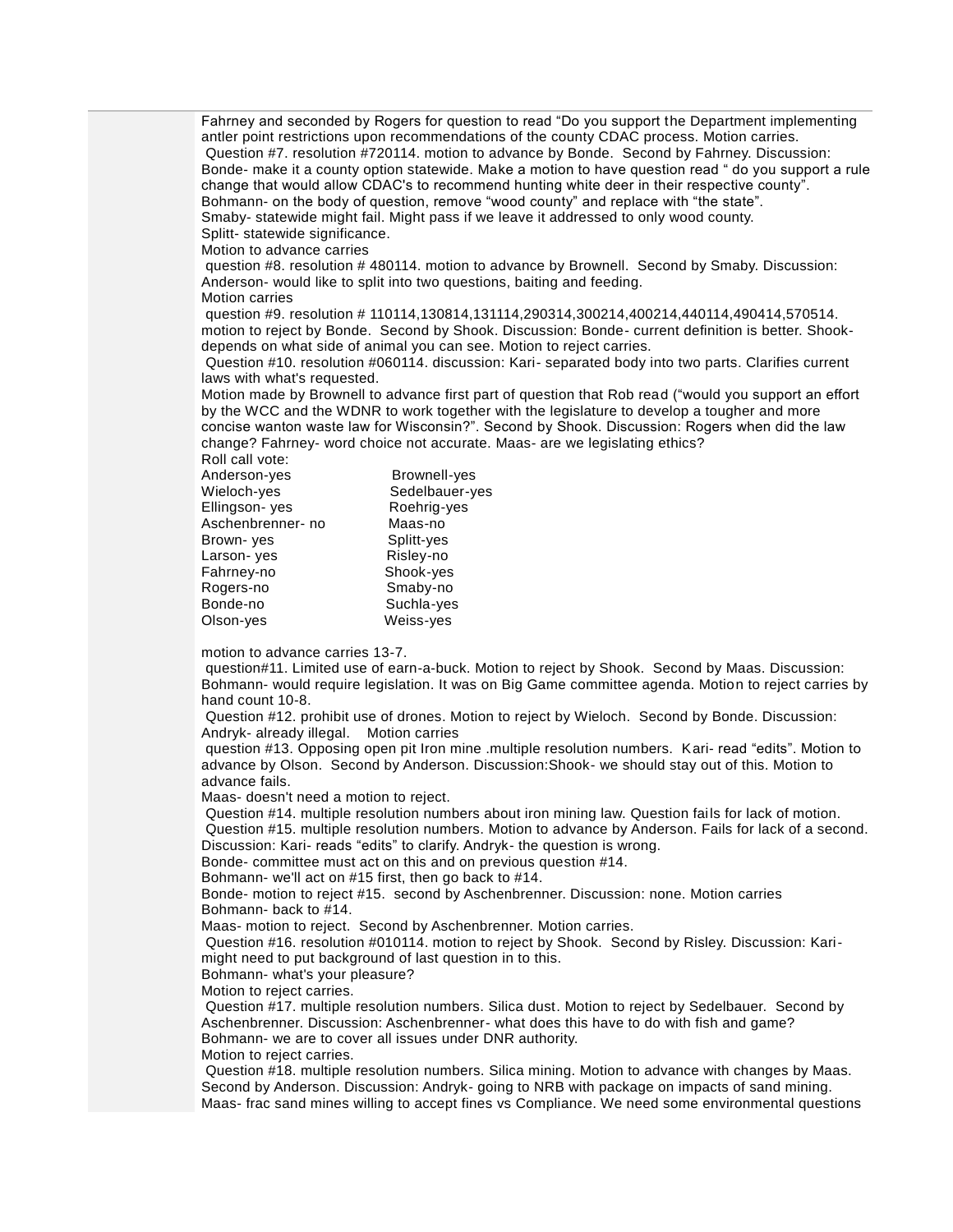on our plate. Bonde- NRB might find our input important. Fahrney- needs amendment to re-word. Insert "environmental" before impacts, and cross out "costs and benefits". Andryk- beyond DNR control to study costs and benefits. Only environmental impacts under our review. Motion to advance with changes noted above carries. Question #19. resolution #230114,330114. motion to reject by Bonde. Second by Suchla. Discussion: Bonde- is this suggesting that they aren't being adequately enforced Suchla- is this field runoff or from barns? Motion to reject carries. Great Lakes question #25-26. resolution #020114,160114,260114. motion to advance by Anderson. Second by Maas. Discussion: Aschenbrenner- new regs will affect vote in Forest county. Bohmann- question was asked last year. Maas- friendly amendment: to eliminate "inland trout references" throughout the body and the second part of the question. Bohmann- also make the word "fee" plural (fee's). motion to advance with changes carries. Adjourn at 8:30 pm. Friday 9 Jan 15. Reconvene at 7:30 am. Saturday 10 Jan 15. Bohmann- We need to streamline this process in the future. Land Use question #27. resolution #110414. motion to advance by Shook. Second by Anderson. Discussion: Andryk- it's not a done deal yet. Bonde- background info is not needed. Rogers- friendly amendment- add "there are no public shooting ranges in Columbia county" to the body of question. Motion to advance with that change carries. Question #28. resolution #110414. motion to advance by Fahrney. Second by Maas. Discussion: Andryk- many options. What do you want done? Bonde- must clearly define reason and rationale. Fahrney- blend rationale from previous question. Bohmann- I would think Dept. and NRB will address these issues when they come up. Motion to advance carries by hand vote- 13-4. Bonde- we're doing business backwards. Question #29. resolution # 450114. motion to advance by Anderson. Second by Wieloch. Discussion: Anderson- highway departments need to be educated on identification of milkweed. Motion to advance carries. Question #30. resolution #450114. motion to advance by Maas. Second by Smaby. Discussion: Aschenbrenner- again this is not fish and game related Bohmann- that doesn't matter. All matters that NRB addresses are under our review. Motion to advance carries. Question #31. resolution #130614. motion to reject by Bonde. Second by Larson. Discussion: Bonde wording awkward. Too contradictory. Motion carries. Question #32. resolution #570114. question divided into two parts. Discussion: Rogers- part two explains it better. Motion to advance part 2 by Rogers. Second by Bonde. Discussion: question will read "Are you in favor of giving authority to Wisconsin DNR conservation wardens to investigate and issue citations for trespass violations when the trespassing occurred while the person was engaged in hunting, fishing, trapping, or other activities the DNR regulates." motion carries. Question #33. motion to advance by Shook. Motion dies for lack of second. Motion to reject by Ellingson. Second by Risley. Discussion: Risley- problem still exists with dogs and GPS. No legal way to retrieve dogs on private lands. Need a law to legally be able to retrieve dog when landowner can't be found. Shook- land rights issue. Recurring question. This question addresses the fact that dogs shouldn't be there in the first place. animals don't have the right to be on private property. Suchla- read author's comment. Unhappy with executive council voting it down for 4 years. Bohmann- COP dictates question automatically goes to spring hearings if presented for 3 consecutive years.

Aschenbrenner- state fines won't be enforced.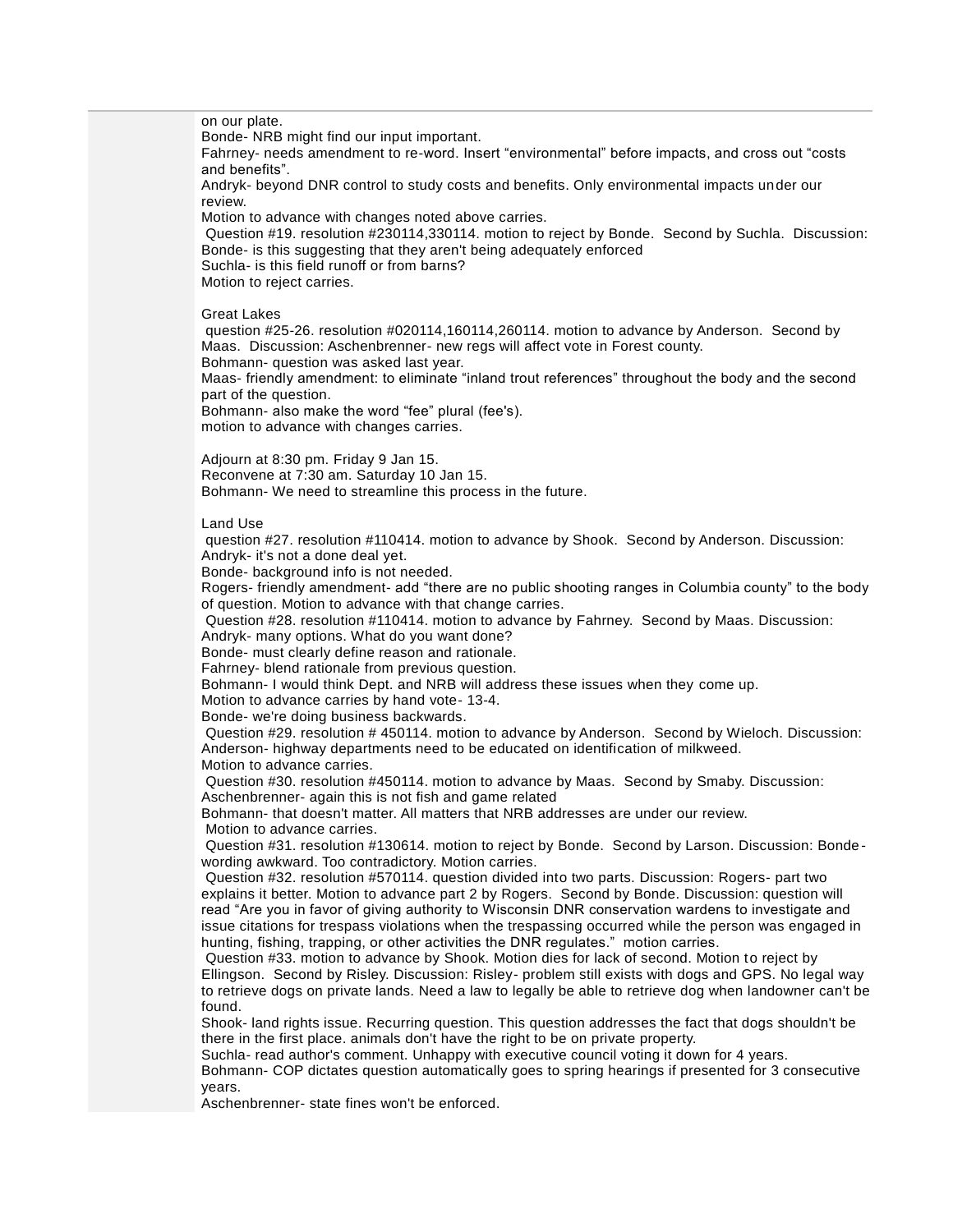Bohmann- motion to remove motion on floor to reject is passed. By Ellingson and Risley. Question automatically advanced to spring hearings.

Question #34. resolution #580114. motion to reject by Bonde. Second by Maas. Discussion: Bondewe have a commitment from Ron Bruch to work on this. Motion carries

question #35. resolution #360114,550114. motion to advance by Shook. Second by Maas. Discussion: Bonde- we already have a position on this from 2012.

Bohmann- legislation already created to move forward. Discussions still taking place. Shook- affirm vote for recent activity.

Bohmann- Mr. Kohler involved with establishing whooping cranes in Wisconsin. Influential. Did not want a sand hill crane season. Legislature aware we want season. Suggest we reject question and work off our current position. Work with Mr. Kohler.

Shook- shouldn't allow us to be controlled by one individual.

Fahrney- 2012 vote appears that it won't fail now (2-1). drum beat should continue. Be true to our constituency.

Bohmann- Rep Kleefisch told he would NOT get a hearing on his bill to have a season. We have a position now. Let's work with parties involved.

Motion to advance carries.

Question #36. resolution #470114. motion to reject by Maas. Second by Smaby. Discussion: none. Motion carries

#### Migratory

question #37. resolution #410214,500314. motion to advance by Shook. Second by Maas. Discussion:

Shook- prefer getting rid of percentages. Friendly amendment to eliminate entire line dealing with percentages. (43% of surveyed duck hunters would like a half hour before sunrise opener while 52% would like it later in the day and 5% no opinion). Motion carries with that amendment.

Question #38. resolution #520514. motion to advance by Shook. Second by Fahrney. Discussion: Bonde- we already have a position. Need a legislator to sponsor.

Shook- recurring question in committee. Continues to pass.

Maas- legal complications. What are they?

Anderson- privatization issues.

Motion to advance carries.

Outdoor Heritage

question #39. resolution#140214. Motion to reject by Bonde. Second by Fahrney. Discussion: Maas- why not get future hunters involved?

Bonde- opportunity for adults to take a kid for too many hunts. Success not a prerequisite for hunting. Brown- relates a LTH "story" about abuse of system. Depends on circumstances of kids. Special needs kids, this isn't that bad.

Fahrney- CDAC meeting recurring theme. Over generous with our youth hunts. Don't need expansion. Rogers- lots of opportunity exists now.

Smaby- bad experience first time out has an effect. Mentored hunts can go every year.

Roehrig- bad weather conditions is a reality. Work around it. It's a "LEARN to hunt"!

Splitt- a lot of club sponsors are full up now. They want new kids, not repeats.

Sedelbauer- it's not fair if you have to turn away kids that haven't hunted.

Motion to reject carries.

Question #40. resolution #690214. motion to advance by Splitt. Second by Maas. Discussion: Bonde- all reasons for last question apply here. We're watering this down.

Splitt- better weather hunting earlier.

Sedelbauer- can be any age? 10 or older- why take hunter's safety concern.

Brown- agrees with watering down comment. Group hunting going on in buck only areas with kids tagging the deer.

Fahrney- urge NO vote.

Olson- abusing privilege by "using" kids. Too many special hunts.

Smaby- can't penalize whole group for the actions of a few.

Motion to advance fails by hand vote (11-6)

motion to reject by Bonde. Second by Larson. Motion carries.

Question #41. resolution #041014. motion to advance by Anderson. Second by Sedelbauer. Discussion: none. Motion carries

Outreach and Public Relations

question #42-43. resolution #200114. motion to advance by Fahrney. Second by Maas. Discussion: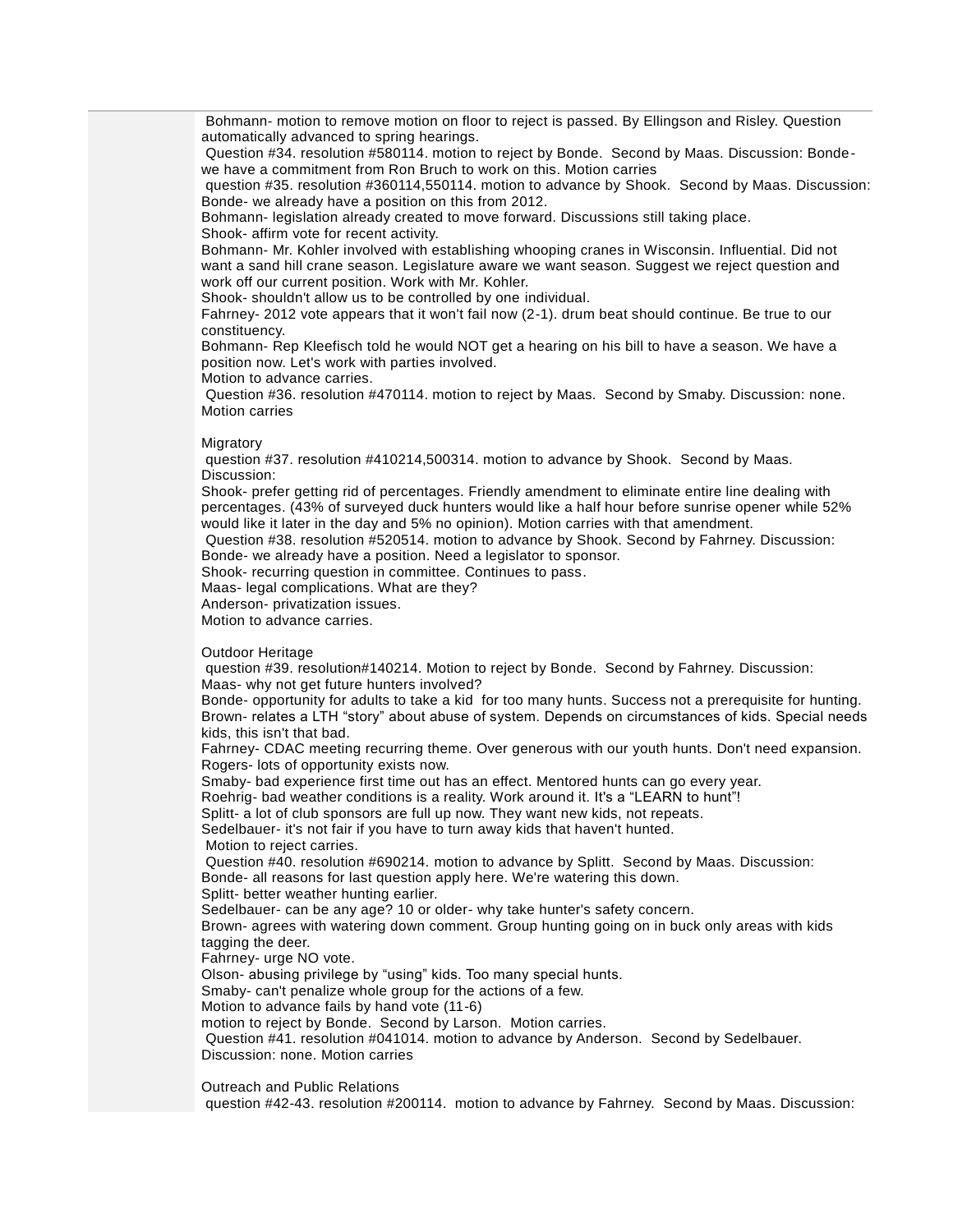Kari- definition of federal waters not correct. Current rule package approved by NRB in the works. Federal regs now presented to DNR offices. De-listing would eliminate requirements for guides. Schaller- congressional action required. Fahrney- we need to get to the point. Constantly re-visiting issues. "drumbeat" important to change system. Bohmann-- suggestions for corrections in body of question? Schaller- moving toward consistency in rules between feds and state. Maas- comments supporting argument for consistency Kari- explaining "edits". third sentence ,second paragraph, delete "the Wisconsin DNR offices and license outlets do not carry federal boating regulations". Third para., first sentence- delete "because none of these waters" and add "some waters are not posted". Also add the word "consistently" in front of word "identified" in same sentence. Also delete entire 5<sup>th</sup> paragraph beginning with the word "further". Fahrney- Bob Haase would argue that circumstances have changed. He would not want the Winnebago system classified as federal waters. Motion to advance carries. Warm Water question #44. resolution #620214. motion to reject by Bonde. Second by Aschenbrenner. Discussion: Bohmann- this question already on questionnaire this year- DNR side. Motion carries question #45. resolution #710414. motion to reject by Shook. Second by Wieloch. Discussion: none Motion carries question #46. resolution #180514. motion to reject by Bonde. Second by Aschenbrenner. Discussion: Bonde- already part of pan fish package. Motion carries question #47. resolution #050114,380114. question automatically advances due to being submitted three years in a row. Discussion: Vilas county exempted? Bohmann- question must be advanced. Question #48. resolution # 640514. motion to advance by Shook. Second by Smaby. Discussion: Kari- compare to question #51. position already in Governor's office. Wardens- not difficult to enforce. "edits" to question – cross out "while fishing". Kari- question 51 more clear. Anderson – what people want is to propel along the shoreline with an electric motor. Shook- this is a recurring question. Came to "legislative" when I was chair. Has this been 3 years in a row? Bonde- tracking necessary to determine 3 years. Olson- "another line" confusing. Smaby- third paragraph spells it out the best. Olson- asks for a friendly amendment to clarify. Shook- accepts friendly amendment to make question read "do you favor a rule change to allow the trolling of a sucker or other fish as bait while "casting and retrieving" with another line and using the aid of a motor statewide". Motion to advance in this form carries. Question # 49-50. comes from Warm Water committee. Motion to advance both questions by Shook. Second by Olson. Discussion: Maas- friendly amendment to delete last sentence in body of question. Kari- are you good with the title? Weiss- question marks were never submitted. They should be deleted. Motion carries question # 51. resolution # 080114. motion to reject by Shook. Second by Anderson. Discussion: Bohmann- already passed a similar question #48. motion carries. Question # 52. resolution #210414. motion to reject by Anderson. Second by Shook. Discussion: warden Matt- "attended" means immediate response. Anderson- cell phone messages exist now. Aschenbrenner- fair chase? Are you fishing or watching TV? Motion to reject fails. Motion to advance by Aschenbrenner. Second by Shook. Discussion: none. Motion carries. Question #53. resolution #190114. motion to advance by Shook. Second by Olson. Discussion: Bonde- what will they achieve by doing this? Motion carries.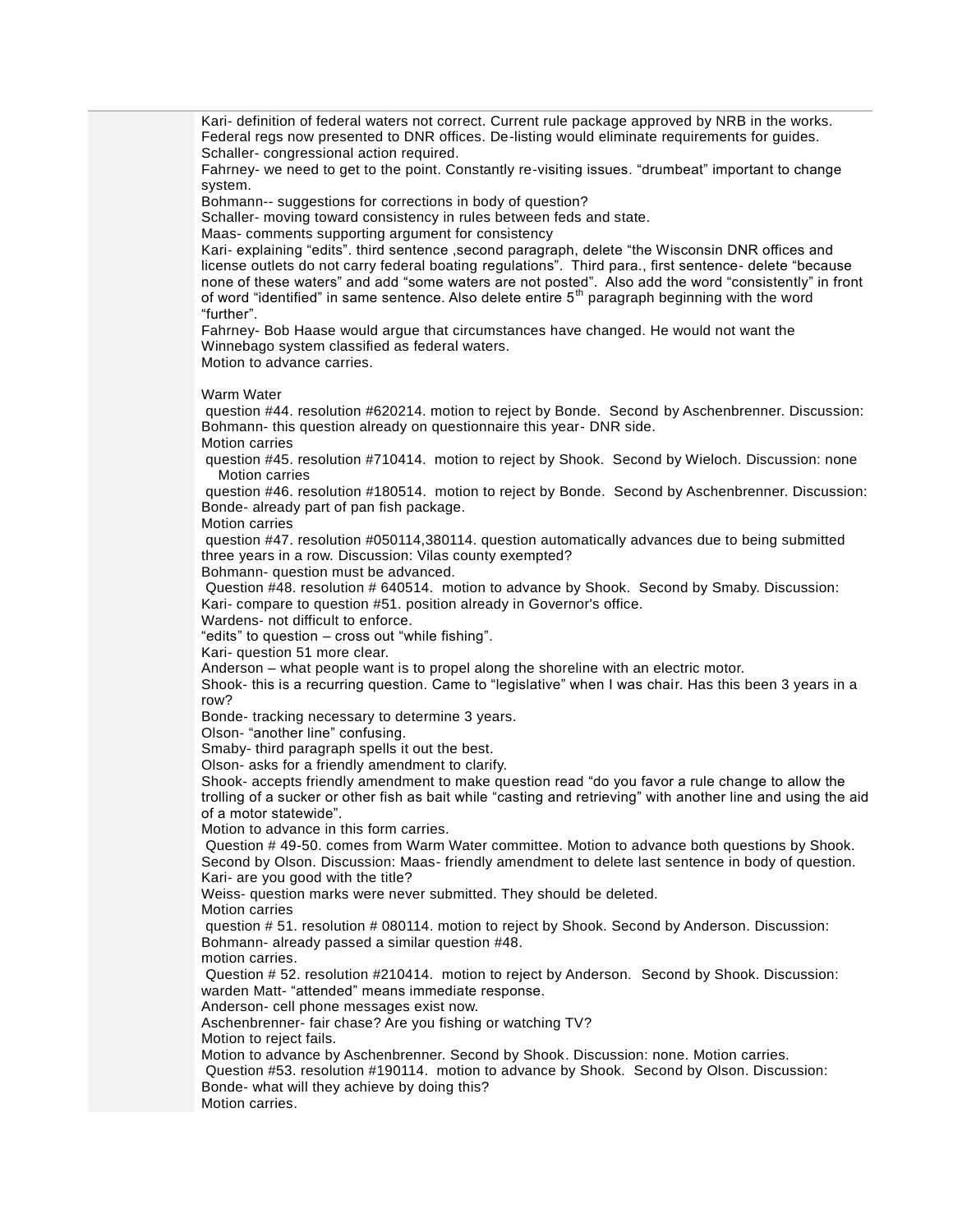Question #54. resolution #220114. motion to advance by Shook. Second by Smaby. Discussion: Shook- regarding format,move the question to below the methods stated. Motion carries

question #55. resolution #240414. motion to advance by Maas. Second by Splitt. Discussion: none. Motion carries

question #56. resolution # 200314. motion to advance by Splitt. Second by Maas. Discussion: none. Motion carries.

Executive Council

question #61. resolution #200214. motion to advance by Maas. Second by Ellingson. Discussion: warden Matt- explains

motion carries

Bohmann- comments on his resolution. Make the free antler-less tag good anywhere in the state for youth. Limits youth to one antler-less tag, weapon specific, eliminate group hunting on youth tag. Anderson- group bagging issue came up in CDAC. Limit age group to up to 13 years old. Bohmann- we need to get rid of group bagging. Would like your blessing to pursue this.

Ellingson – explains Oconto county recommendations

Bohmann- don't want to eliminate "intent" of the youth antler-less tag.

Olson- teach youth responsibility. Follow the rules of the hunt for everybody.

Bohmann- responsibility falls on parent also.

Motion made to authorize the chair to pursue a solution to this issue as stated by Maas. Second by Anderson.

Smaby- clarify what you're asking for.

Bohmann- youth currently get 2 antler-less tags good anywhere in state. What this would mean is that they would get one tag good anywhere in the state, and one in herd control/farmland zones. Motion carries

Bohmann- reiterate charge for committee's to submit questions within 30 days of meeting to Kari. Not always happening. Remember to submit in question format. Let's do this! Not all committee's in compliance. What I want is for committee's to write up in question format, with liaison's help to ensure accuracy, at the end of your committee meetings so they will be done. This business of waiting until week before Christmas has GOT TO STOP. If you are unwilling to do that we will find another chair to take your place. Kari will review within 10 days and report back with any corrections/changes.

Bohmann- re-visit questions addressed yesterday. Motion to re visit question #5. Bonde. Second by Maas. Discussion: none. Motion carries. Discussion: Bonde- no reason for inaccurate statements with no data to support it.

Bohmann- so you want to remove "starting on Sept  $1<sup>st</sup>$  with a season closure consistent with other closures in the past".

Bonde- correct. Makes a motion to do so.

Bohmann- is there a second?

Maas- questions info in body to support question. What are you asking for regarding background? Bohmann- I want what we will be voting on. Don't know if we want to work on this without chair of bear committee here.

Olson- we can get in trouble with authors by changing wording etc. what's the problem with the data? Brownell- we've been accused of changing questions in the past. Only allowed when presented with new data.

Maas- wrong facts shouldn't be included.

Bohmann- liaison's should provide factual information.

Sedelbauer- ok with working with chair of bear committee to re-write.

Motion by Kari to work with committee chairs to get question cleaned up. Second by Bohmann. Motion carries

#### YCC

Kari- Committee within Dept. formed to look into enhancing YCC for youth. Examples include career days, field trips etc. school credit for participation. Possible WCC sponsored youth scholarships. Have Dept staff facilitate some of this. Dept. has agreed. March 2016 time frame. Rob will present to NRB meeting in Jan info on youth scholarships.

Bohmann- we have money in WCC fund to sponsor a scholarship(s). can we move forward? Anderson- groups available to sponsor these

Smaby- how to determine eligibility?

Bohmann- ask youth to fill out application. Present to exec council to decide recipient. School specific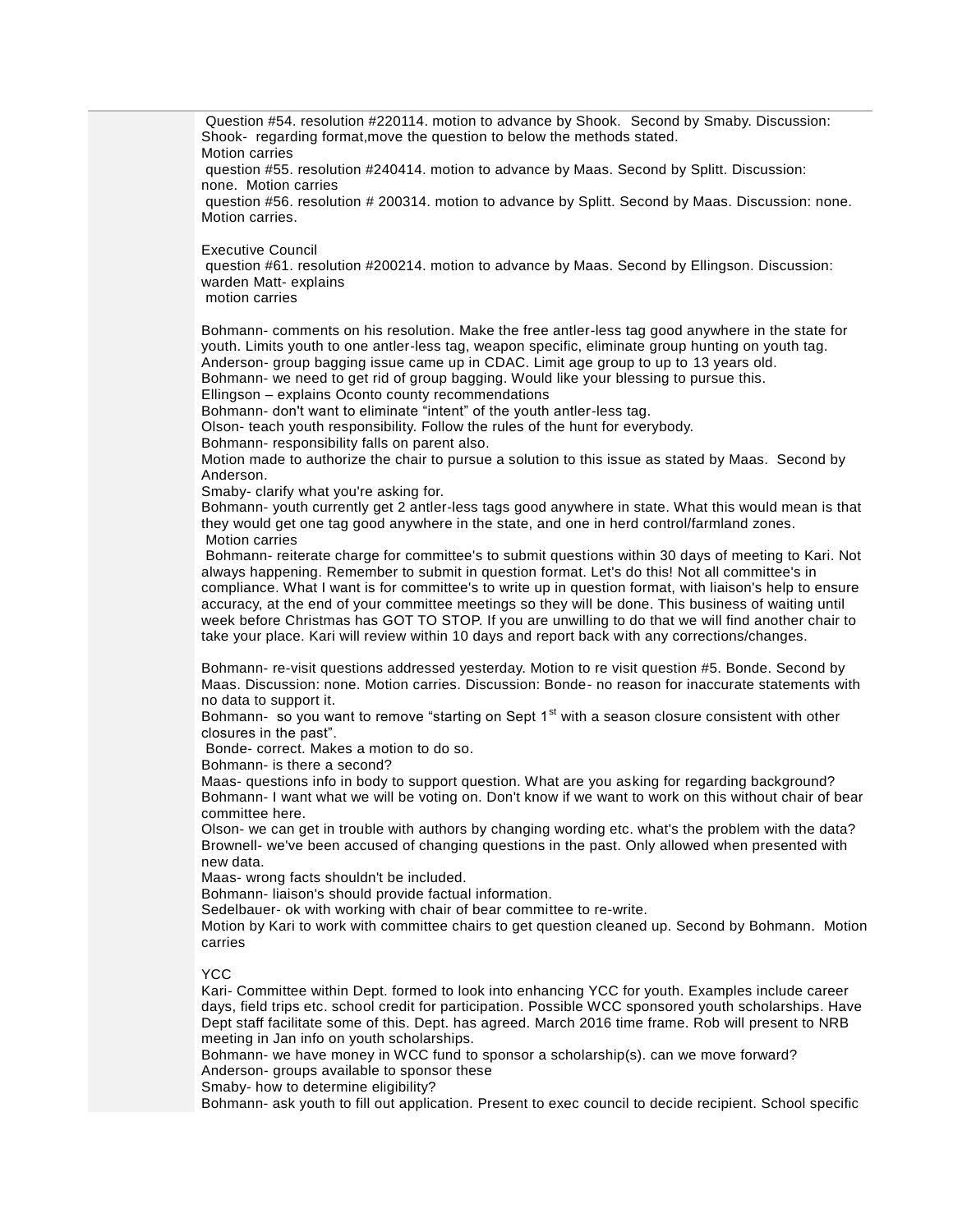or career specific? Do we move forward?

Smaby- motion to move forward with scholarships for YCC. Second by Anderson. Discussion: there is enough money. Do we want 1,2,3, or more presented? Details worked out during  $2^{nd}$  May meeting of exec. Council. Motion carries.

Larson- don't limit to 4 year degrees.

Bohmann- about \$17,000 in account now. Bucket raffle could sustain scholarships in future.

COP Changes

refer to pages 5,6,7,10,14,16 and 18 of COP.

Page 5 changes – motion to adopt by Maas. Second by Smaby. Discussion: none. Motion carries section 7A- 1, 2, 17. motion to adopt by Anderson. Second by Roehrig. Discussion: none. Motion carries

section 9 A and B – motion to adopt by Anderson. Second by Smaby. Discussion: none. Motion carries section 10 item 4. - motion to adopt by Anderson. Second by Larson. Discussion: none. Motion carries. Section 13 item 2. motion to reject by Weiss. Second by Shook. Discussion: Maas- we need this, goes to strategic plan. Motion to reject carries

Bohmann- we need to come up with guidance to respond to constituents concerns from rules and resolutions. Have info presented to executive council prior to state convention. We need a date for 4<sup>th</sup> exec council meeting today. Recommend 1st sat in Oct.

Weiss- did we decide we really need to meet one more time. Only a suggestion from strategic plan. Bohmann- thoughts on extra meeting?

Olson- problems with fall meetings, availability

Bohmann- can't allow Skype to attend meetings.

Shook- follow agenda. Don't need another meeting

Kari- option to give another meeting a try. COP allows us to call special meeting.

Maas- agrees to try having another meeting.

Bonde- need guidance for an agenda for another meeting from strategic planning committee. Bohmann- will direct strategic planning committee to investigate this.

Mission Statements

refer to handout with changes noted.

Motion to approve all changes by Maas. Second by Brown. Discussion: none. Motion carries

Study Committee Reports refer to handout titled "Rule Simplification Idea Committee"- Altweis get word out on this committee at spring district meetings. Address these recommendations at our committee meetings this year. ACTION: combine archery and crossbow seasons into one season and one license referred to Deer and Elk. ACTION: eliminate deer baiting and feeding statewide referred to Legislative ACTION: fishing regulations for all species should be consistent for waters that are connected or very close proximity. Referred to Warm Water ACTION: rescind applicability of Act 21 from natural resource concerns referred to executive council at end of May meeting ACTION: the opening date for trapping of all fur bearers should be aligned to the last Saturday in Oct. referred to Fur Harvest ACTION: establish spring hearing resolution review process referred to Rules and Resolutions ACTION: change DMU boundaries referred to Deer and Elk ACTION: cottontail rabbit and ruffed grouse seasons referred to Turkey and Upland Game ACTION: one line trolling in Oneida County referred to Warm Water ACTION: eliminate all fish zones referred to Warm Water ACTION: three bag walleye, statewide referred to Warm Water ACTION: eliminate intra-water bait minnow restrictions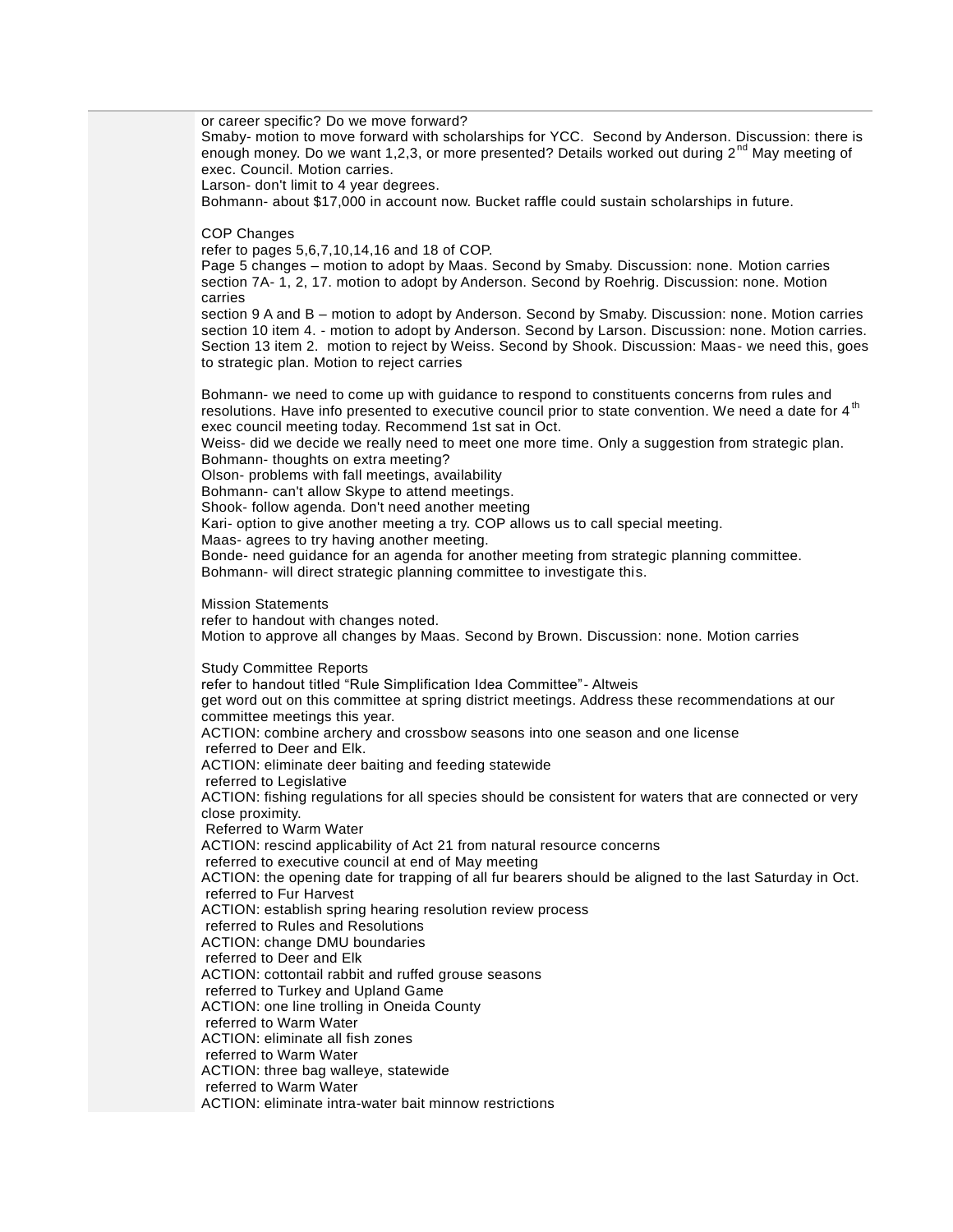referred to Warm Water and Fisheries Advisory Council ACTION: one refuge date, statewide referred to Warm Water and Fisheries Advisory Council ACTION: eliminate "artificial only" restriction from trout regulations referred to Trout ACTION: deer hunting license simplification referred to Deer and Elk

Land Use – Olson – looking for support on resolution regarding Lost Creek site being open to recreation.

Bohmann- are you making a motion to have it on spring hearing questionnaire? Motion to put on questionnaire by Olson. Second by Larson. Discussion: Bonde- when you put together question, I would like some background info so people understand the DOT perspective of these lands. Bohmann- You (Rick Olson) and Kari will get together with Matt and write question. Not Kari's responsibility.

Kari will work with Doug Hagg to get to NRB by Monday. Motion carries.

10 Year Fish and Wildlife Ad Hoc- Brown making request to make a standing committee. Brown- science services a good idea. Justification is to answer the question of where the money is spent

motion to make this a standing committee by Brown. Second by Maas. Discussion: none. Motion carries

Shooting Range Ad Hoc

Bohmann- get meeting scheduled before May convention

Outdoor Heritage- Smaby- supply YCC members with a shirt and hat. Migratory - Shook- December meeting not necessary. Only had one meeting. Liaison logistics.

Upland Game – Risley- all resolutions rejected

Great Lakes- Maas- held conference call to endorse DNR 10 year plan on Great Lakes.

Legislative- Suchla- met at Meade. Good meeting

Warm Water – Weiss- also met at Meade. Authored resolution to look into more emphasis on Warm Water habitat improvement.

Motorized Ad Hoc- Larson- off road motor cyclists wanted to be included. Aschenbrenner- proposal to open up 10,000 acre off road park in Forest county. Local opposition to it. Politicians for it. It's coming! Anderson- Vilas county working on off road issues and access. Planning for the future. Won't act on county level unless specific request from municipality. Come from bottom up.

**ACTION** N/A

**PERSON(S) RESPONSIBLE N/A DEADLINE N/A**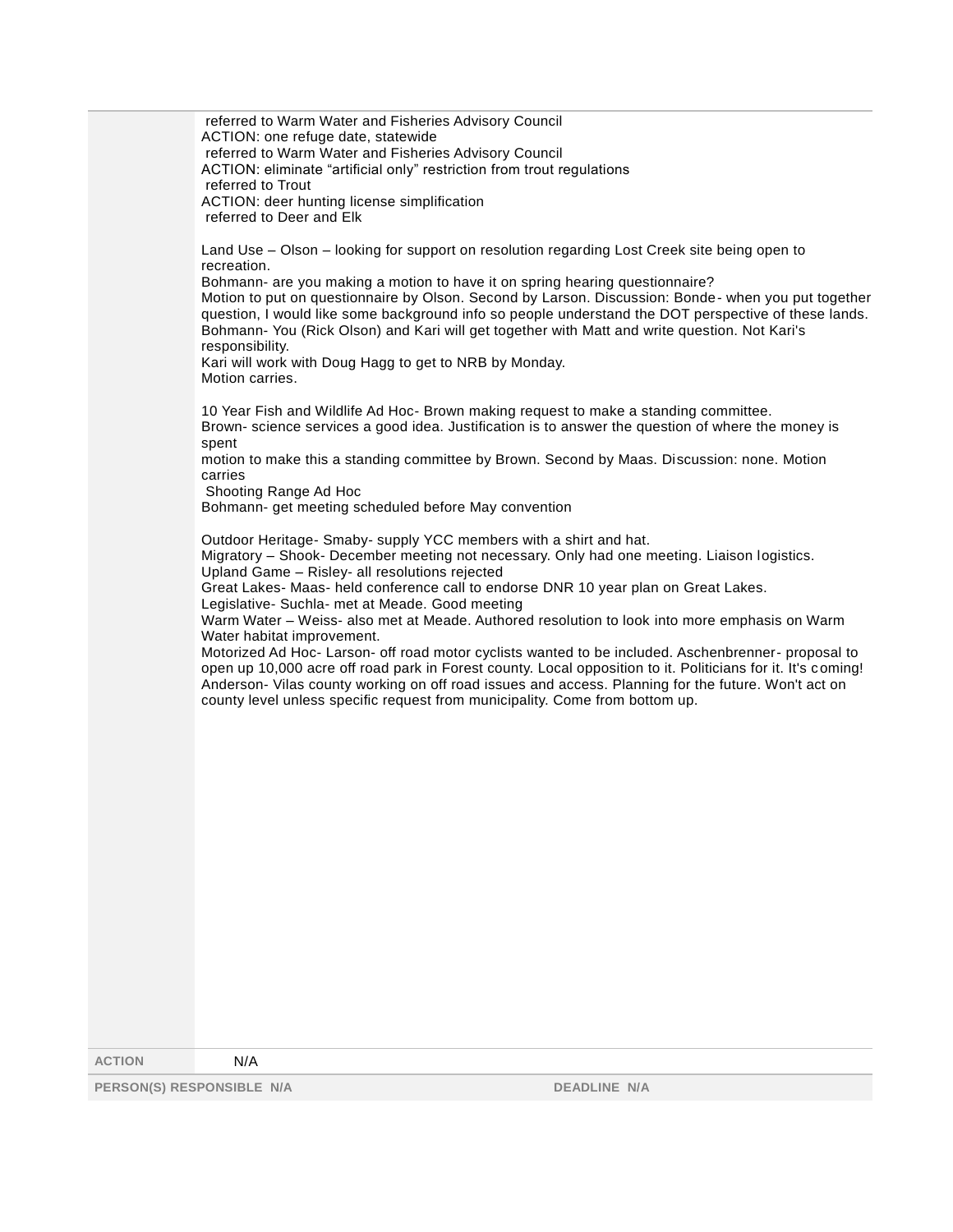## **I. MEMBERS MATTERS**

|                   | Olson-resolve trolling issue in Governor's office.                                                                                                                    |
|-------------------|-----------------------------------------------------------------------------------------------------------------------------------------------------------------------|
|                   | Brownell- urge authors to attend committee meetings                                                                                                                   |
|                   | Maas- what is DNR doing regarding training liaisons on issues so we can get accurate                                                                                  |
|                   | questions written?                                                                                                                                                    |
|                   | Splitt-107 questions on Questionnaire this year. Be prepared. Somehow, review questions                                                                               |
|                   |                                                                                                                                                                       |
|                   | before they get to executive council. Leave out I and Me perspective.                                                                                                 |
|                   | Bohmann- emphasize that questions from chairs MUST be submitted within 30 days of                                                                                     |
|                   | meetings.                                                                                                                                                             |
|                   | Shook- need sound system for these meetings. Hard to hear. "edits" to questions not seen until                                                                        |
|                   | yesterday. Need them earlier.                                                                                                                                         |
|                   | Bohmann- can we go to liaison's first to review questions?                                                                                                            |
|                   | Smaby- why do we have committee's if council acts as "God"? Not right to reject questions                                                                             |
|                   |                                                                                                                                                                       |
|                   | because of personal agendas.                                                                                                                                          |
|                   | Suchla- 2 new positions on executive committee. Good idea for new members to attend                                                                                   |
|                   | strategic plan meetings to learn about duties and responsibilities.                                                                                                   |
|                   | Weiss- request that "final" version of these questions be presented to us to vote on rather than                                                                      |
|                   | multiple changes being considered that take up way too much time in discussion.                                                                                       |
|                   | Anderson- increase hunting and fishing license fee discussion?                                                                                                        |
|                   |                                                                                                                                                                       |
|                   | Bohmann- unaware of any talk of that in legislature<br>Ellingson- purpose of a 4 <sup>th</sup> meeting? Possible for politicians to address us in the fall instead of |
|                   |                                                                                                                                                                       |
|                   | spring convention.                                                                                                                                                    |
|                   | Aschenbrenner- trolling issue. Agrees with Rob talking to Governor's office on issue and status.                                                                      |
|                   | Brown- member who bad mouthed Mike Riggle should be disciplined.                                                                                                      |
|                   | Bohmann- have removed Laurie G. from Wolf committee.                                                                                                                  |
|                   | Anderson-remember when we endorsed 80 wolves?                                                                                                                         |
|                   | Bohmann- discussion on recent phone conversation with delegate regarding wolf issue and                                                                               |
|                   | inappropriate comments made by him that went viral. Need to be aware of what we say.                                                                                  |
|                   |                                                                                                                                                                       |
|                   | Convention will be here at Stoney Creek this year. "Bob's" catering will be requested. Breakfast                                                                      |
| <b>DISCUSSION</b> | and lunch at water-park facility next door. Dinner here. Hospitality room has to be provided by                                                                       |
|                   | hotel. Snack fees outrageous. District 4 in charge of hospitality room. Continue with \$5.00 cover                                                                    |
|                   | charge.                                                                                                                                                               |
|                   | Bonde- won't be at convention. Attending wedding. Still interested in Vice Chair position.                                                                            |
|                   | Maas- must we have hospitality room here. Shuttle bus somewhere else?                                                                                                 |
|                   | Bohmann- will investigate feasibility.                                                                                                                                |
|                   | Bohmann- how to make us more relevant. Every other year (even years) DNR has no questions.                                                                            |
|                   |                                                                                                                                                                       |
|                   | How to generate more spring hearing content? Move date? Format? Survey delegates and                                                                                  |
|                   | constituents for ideas and opinions. What do they want to see at spring hearings? Non                                                                                 |
|                   | consumptive groups becoming more of an influence. Do we move forward with survey?                                                                                     |
|                   | Pressure to get rid of WCC. We must continually look at how to serve our constituents better.                                                                         |
|                   | Anderson- survey those that are AT the spring hearings.                                                                                                               |
|                   | Maas- could Art Lersch help with the survey? How about UW-Stevens Point? There are also DNR                                                                           |
|                   | personnel that facilitate surveys.                                                                                                                                    |
|                   | Bohmann- hand out survey this spring to gauge opinions.                                                                                                               |
|                   |                                                                                                                                                                       |
|                   | Kari- WCC decide what you want to know from survey. Who to target? End goal? Increase                                                                                 |
|                   | attendance among certain groups?                                                                                                                                      |
|                   | Maas- are we meeting needs of current attendee's?                                                                                                                     |
|                   | Bohmann- reach out to writers to encourage attendance at spring hearings. Pound the ground                                                                            |
|                   | with local clubs.                                                                                                                                                     |
|                   | Risley- public perception of WCC is that we are part of DNR. Need to get away from that.                                                                              |
|                   | Bohmann- we must take responsibility for that. Emphasize this at spring district meeting. Rob                                                                         |
|                   | will present gun from his own pocket to the county with the most improved spring hearing                                                                              |
|                   |                                                                                                                                                                       |
|                   | attendance.                                                                                                                                                           |
|                   | Roehrig- will help get survey together. Work with Kari.                                                                                                               |
|                   | Kari- who will tally results?                                                                                                                                         |
|                   | Bohmann- county delegations will do it. Fill out summary report.                                                                                                      |
|                   | Bohmann- get suggestions for survey questions in to Kari by 31 Jan 15.                                                                                                |
|                   |                                                                                                                                                                       |
|                   | motion to adjourn by Anderson. Second by Larson, discussion: none motion carries                                                                                      |
|                   |                                                                                                                                                                       |